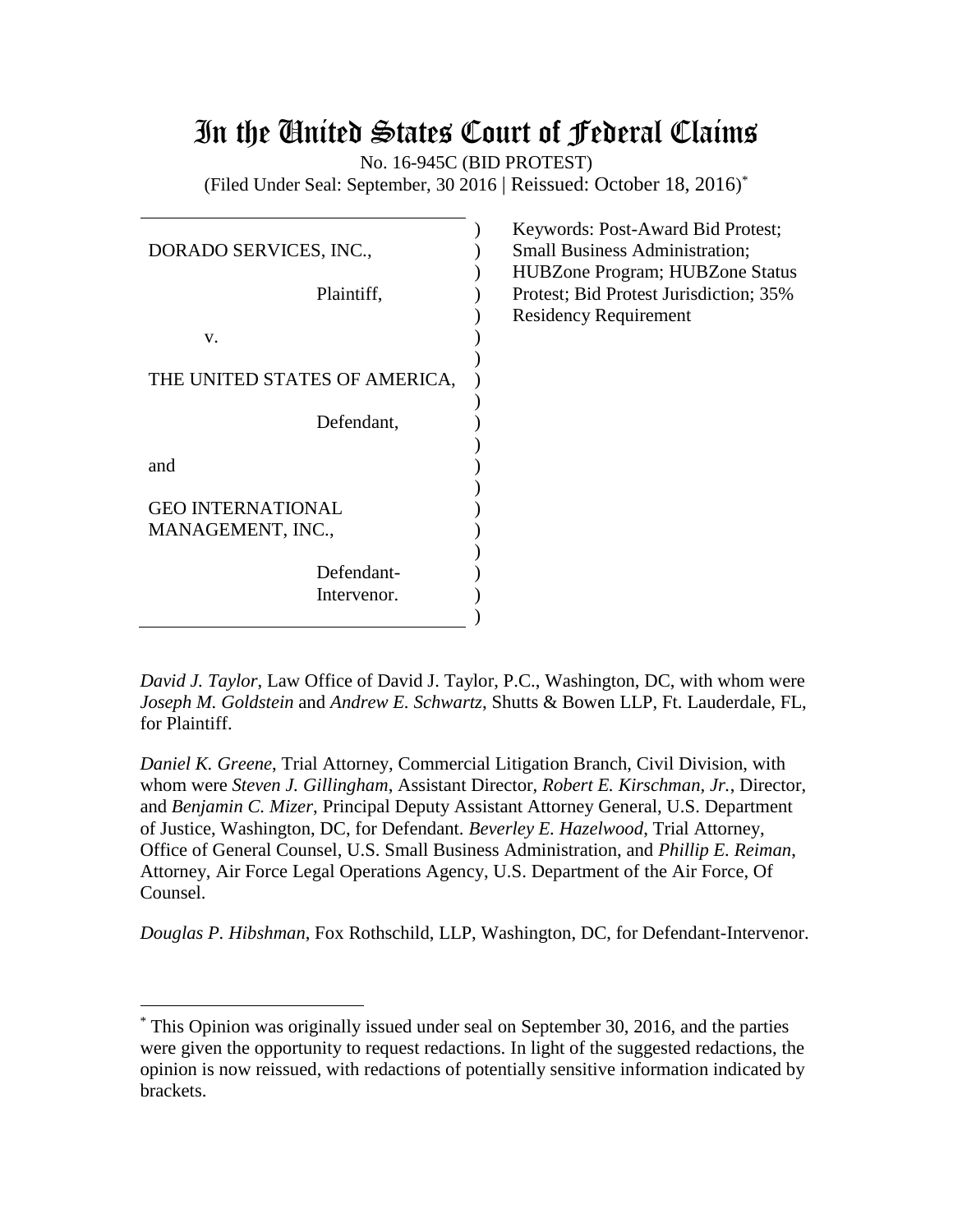#### **OPINION AND ORDER**

#### **KAPLAN, Judge.**

 $\overline{a}$ 

This post-award bid protest involves a HUBZone status protest filed by Defendant-Intervenor GEO International Management, Inc. (GEO) in connection with the award of a HUBZone set-aside contract to Plaintiff Dorado Services, Inc. (Dorado). On August 27, 2016, for reasons that are set forth more fully below, the Court denied the government's motion to dismiss Dorado's complaint. See Order Denying Mot. to Dismiss, ECF No. 29.

Currently before the Court are Dorado's motion to supplement the administrative record and the parties' cross-motions for judgment on the administrative record. As discussed below, Dorado's motion to supplement the administrative record is **DENIED**. Further, the Court concludes that the Small Business Administration (SBA) did not err in deciding that certain individuals Dorado claims as its employees did not reside in HUBZones at the time of the award. Dorado concedes that if these employees do not count towards its total number of HUBZone-resident employees, Dorado cannot meet the HUBZone program's requirement that 35% of its employees reside in HUBZones at the time of the award. Therefore, Dorado's motion for judgment on the administrative record is **DENIED**, and the government's cross-motion for judgment on the administrative record is **GRANTED**.

#### **BACKGROUND**

## **I. The HUBZone Program and the 35% Residency Requirement**

To "encourage[] economic development in historically underutilized business zones"—i.e., "HUBZones"—Congress has created the HUBZone program for qualified small businesses. Understanding the HUBZone Program, SBA.gov, https://www.sba.gov/contracting/government-contracting-programs/hubzoneprogram/understanding-hubzone-program (last visited September 29, 2016); see also Small Business Reauthorization Act of 1997, Pub. L. 105-135, Tit. VI, 111 Stat 2592, 2627 (1997). Under the program, qualified small businesses receive federal contracting assistance in the form of contract set-asides and other preferences. Understanding the HUBZone Program, supra; see also 13 C.F.R. § 126.100.

To participate in the program, a small business must first obtain certification from SBA. See 13 C.F.R. § 126.300. To become certified, the small business must (among other things) meet the program's 35% residency requirement, which mandates that "[a]t least 35% of the [business's] employees must reside in a HUBZone."<sup>1</sup> Id. § 126.200(b)(4). After obtaining certification, a small business must still meet a variety of other requirements to secure a HUBZone award. See id. § 126.601. As is most relevant

<sup>&</sup>lt;sup>1</sup> The methods for determining whether an employee resides in a HUBZone are discussed in detail below.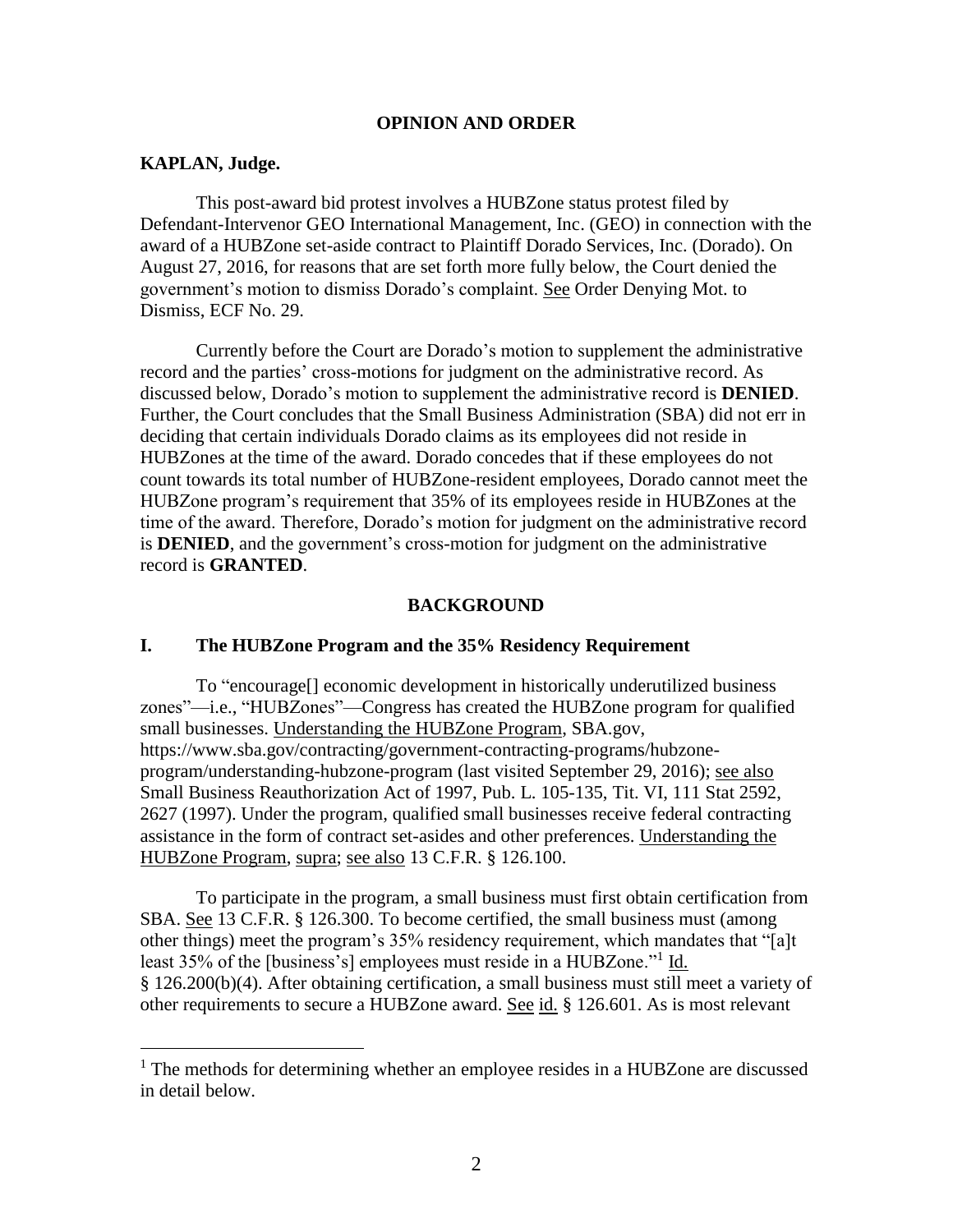here, the business "must be a qualified HUBZone [small business] both at the time of its initial offer and at the time of [the] award in order to be eligible for a HUBZone contract." Id.  $\S 126.601(c)$ . Thus, the small business must meet the 35% residency requirement both on the date of the offer and at the time of the award. See id.

# **II. The Request for Proposals, Contract Award, and GEO's Protest**

On June 11, 2015, the U.S. Department of the Air Force (Air Force) issued Request for Proposals (RFP) No. FA3047-15-R-0011 to secure "Municipal Solid Waste collection and disposal" services for its installations at Joint Base San Antonio. Administrative Record (AR) Tab 3 at 11, 128. The RFP was 100% set aside for HUBZone small businesses. Id. at 11. The Air Force intended to award a Firm Fixed Price, Indefinite Delivery/Indefinite Quantity contract to the lowest-priced technically acceptable offeror. Id. at 124. The Air Force expected that services under the contract would extend for up to five years. See id. Tab 1 at 3; id. Tab 16 at 426.

On July 27, 2015, the Air Force received proposals from Dorado and GEO. Id. Tabs 8–9; see also Compl. ¶ 5. It awarded the contract to Dorado on October 29, 2015. AR Tab 18 at 468; see also id. Tab 15 at 420–23 (source selection decision).

A few days later, on November 5, 2015, GEO filed a HUBZone status protest with SBA.<sup>2</sup> Id. Tab 18 at 469–70; <u>see generally</u> 13 C.F.R.  $\S$ § 126.800–05 (setting forth the HUBZone status protest procedures). GEO contended that Dorado could not have satisfied the HUBZone program's 35% employee residency requirement on either the date it submitted its offer or the date of the award. AR Tab 18 at 471–74.

# **III. SBA's Request for Documentation and Dorado's Response**

 $\overline{a}$ 

On November 17, 2015, SBA requested that Dorado submit documentation to establish that it met the 35% residency requirement on both the date of its offer and the date of award. Id. Tab 19 at 520–23. Among other things, it requested "company payroll records for Dorado showing all employees and number of hours worked per week at the time Dorado submitted its offer and at the time of award." Id. at 521 (footnote omitted). For "employees who worked less than 40 hours during the week when the offer was submitted or during the week of award," SBA asked Dorado to:

> [P]rovide the following to demonstrate that those employees worked at least 40 hours in a month as of the date of offer and the time of award:

- o payroll records that cover the four-week period leading up to, and ending on the date of offer, and
- o payroll records that cover the four-week period leading up to, and ending on the date of award.

 $2$  GEO's protest included a size protest as well. See AR Tab 18 at 469–70. That portion of the protest is not relevant to this case.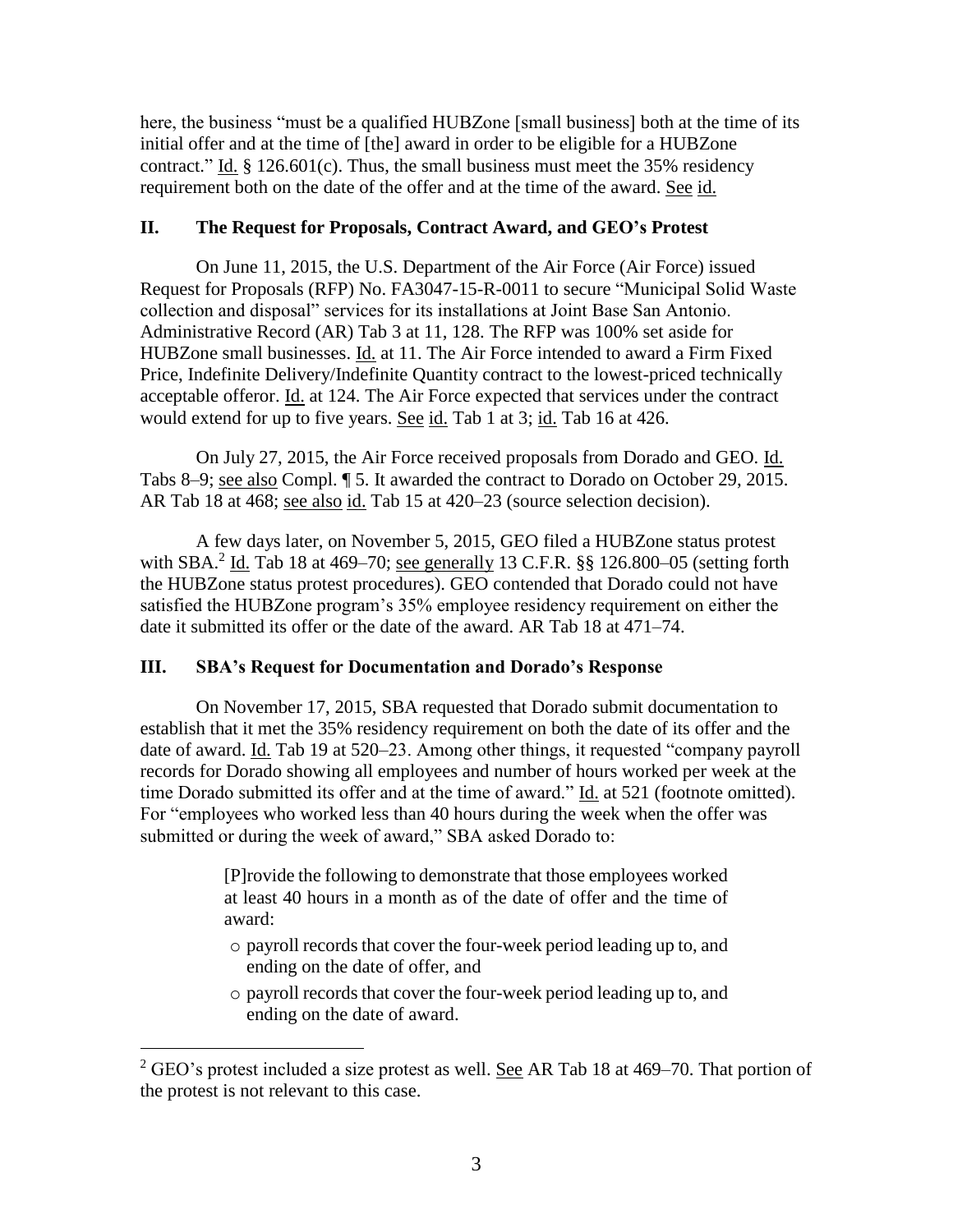Id. SBA also requested that Dorado provide "records indicating the home address of each HUBZone resident employee of Dorado at the time offers were submitted and at the time of award, including copies of driver's licenses or voter registration cards showing that the employee's home address is in a HUBZone." Id. at 522. It further instructed Dorado to provide "a copy of a HUBZone map determination for each employee residing in a HUBZone, including the name of each employee on the HUBZone maps," as well as "an explanation and any other documents addressing the specific allegations set forth in the protest." Id.

Dorado responded on November 24, 2015. Id. Tab 45. It claimed that it employed 82 people on both the date of the offer and at the time of the award; and that 31 of those employees lived in HUBZones on the date of the offer, while 32 lived in HUBZones at the time of the award.<sup>3</sup> Id. at 1849–51. Dorado also provided supporting documentation, including payroll information and proofs of residence, for each claimed HUBZoneresident employee. Id. Tabs 46–69. For 28 of its claimed HUBZone-resident employees, Dorado used driver's licenses as proofs of residence. See id. Tabs 48–63. For the other four— $[\ldots]$ ,  $[\ldots]$ ,  $[\ldots]$ , and  $[\ldots]$ —Dorado provided other forms of documentation that it believed were responsive to SBA's request.<sup>4</sup> See id. Tabs 54, 61, 63, 69.

## **IV. SBA's Decision and Dorado's First Administrative Appeal**

 $\overline{a}$ 

On December 16, 2015, the Director of the HUBZone program (D/HUB) sustained the protest against Dorado. Id. Tab 30. After assessing Dorado's supporting documentation, she found that Dorado had 73 employees at the time of the offer, 26 of whom lived in HUBZones. Id. at 1473. Thus, at the time of the offer, 35.6% of Dorado's employees lived in HUBZones. See id. Further, she found that Dorado had 56 employees on the date of the award, of whom just five lived in HUBZones. Id. Thus, the D/HUB determined that on the date of the award, only 8.93% of Dorado's employees lived in HUBZones. See id. According to the D/HUB, "Dorado did not provide the acceptable forms of documentation to establish HUBZone residency for all employees identified as HUBZone residents," and, "[a]dditionally, redesignation resulted in some locations no longer being qualified HUBZones."<sup>5</sup> Id. n.2. However, she provided no specifics about which employees lacked documentation or which resided in redesignated locations. See id. Based on Dorado's failure to meet the 35% residency requirement at the time of the

 $3$  In its response, Dorado listed one employee—[...]—twice, giving two different addresses. See AR Tab 45 at 1850–51. Nevertheless, Dorado apparently counted him only once toward its total number of HUBZone-resident employees. See id.

<sup>&</sup>lt;sup>4</sup> The specifics of these other forms of documentation are discussed in more detail below.

 $<sup>5</sup>$  As discussed in more detail below, when certain areas no longer qualify as HUBZones</sup> because of change conditions, they do not immediately lose their HUBZone status. Instead, they become "redesignated" HUBZone areas for a three-year period. See 15 U.S.C. § 632(p)(4)(C). When the three-year period ends, a redesignated area then loses its HUBZone status. See id. § 632(p)(1).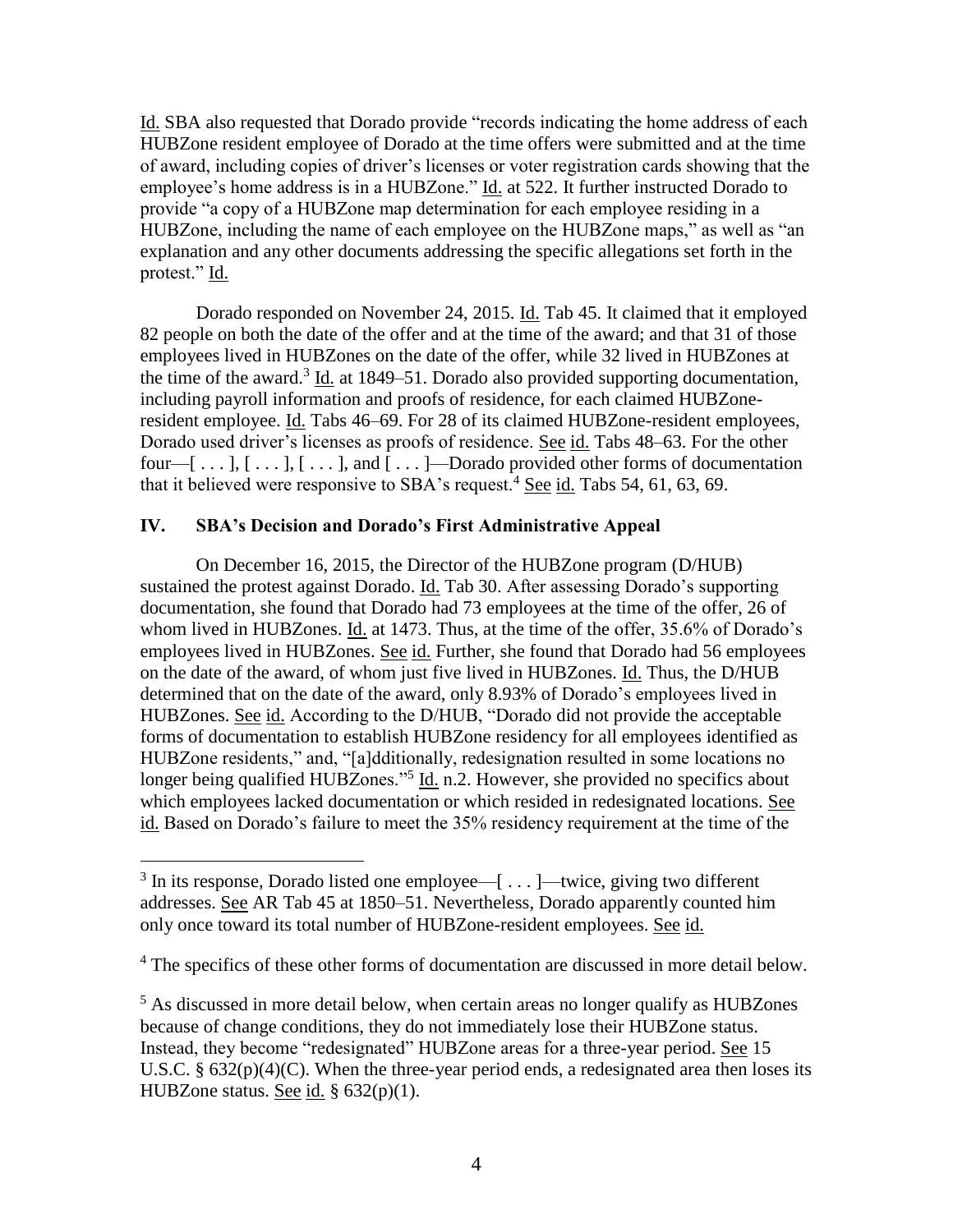award, the D/HUB determined that Dorado was "ineligible for this award, ineligible for the HUBZone program, and will be decertified immediately." Id. at 1471. Further, her determination was "effective immediately and is final unless overturned on appeal" Id.

On December 23, 2015, Dorado appealed the decision to SBA's Associate Administrator for Government Contracting and Business Development (AA/GCBD). Id. Tab 32. The AA/GCBD sustained Dorado's appeal and vacated the D/HUB's decision on February 8, 2016. Id. Tab 35. According to the AA/GCBD, the D/HUB failed to "reasonably explain why [she] found Dorado to have 26 fewer employees than [it] claimed" on the date of the award. Id. at 1528–29. The AA/GCBD also found that "SBA's record [was] not complete" because it did not contain "all the records collected, and all the records created by SBA during the protest process prior to the decision." Id. at 1528. The AA/GCBD thus remanded the matter to the D/HUB, instructing her to ensure that "all documents and information received are in the file"; that "all SBA created material be in the file as well"; and that her "analysis and reasoning for determining who is and who is not [an] employee, and who is and who is not a HUBZone resident is documented and recorded in the file." Id. at 1529.

## **V. SBA's Decision on Remand and Dorado's Second Administrative Appeal**

In April 2016, while the administrative remand remained pending, Dorado began performing the contract, apparently at the direction of the Air Force. Compl. ¶ 15. On May 3, 2016, the D/HUB issued her remand decision. Id. Tab 37. She again concluded that the protest against Dorado should be sustained. Id. at 1567. This time, however, she found that Dorado failed to comply with the 35% residency requirement both on the date of the offer and at the time of the award. See id.

First, the D/HUB again determined that Dorado had 73 employees at the time of the offer. Id. at 1569. She noted that Dorado provided evidence of HUBZone residency for 32 employees, but found that the supporting documentation for five of the employees— $[\ldots], [\ldots], [\ldots], [\ldots],$  and  $[\ldots]$ —was not acceptable. <u>See id.</u> Without further explanation, the D/HUB then concluded that Dorado had "25 employees residing in a HUBZone at that time." Id. at 1570. Using that figure, the D/HUB determined that Dorado did not meet the 35% residency requirement at the time of the offer. Id.

Next, the D/HUB again determined that, at the time of the award, Dorado had 56 employees, of whom just five lived in HUBZones. Id. The D/HUB did not identify by name the 56 individual employees or the five employees whom she determined were HUBZone residents. See id. Instead, after noting that "[t]hirty-two employees were asserted to be HUBZone residents" she stated that three of Dorado's claimed HUBZoneresident employees were "excluded in determination of HUBZone residency based on inadequate documentation."<sup>6</sup> Id. Eight more claimed HUBZone-resident employees were

 $\overline{a}$ 

<sup>&</sup>lt;sup>6</sup> These three employees were  $[\dots], [\dots],$  and  $[\dots]$ . AR Tab 37 at 1570.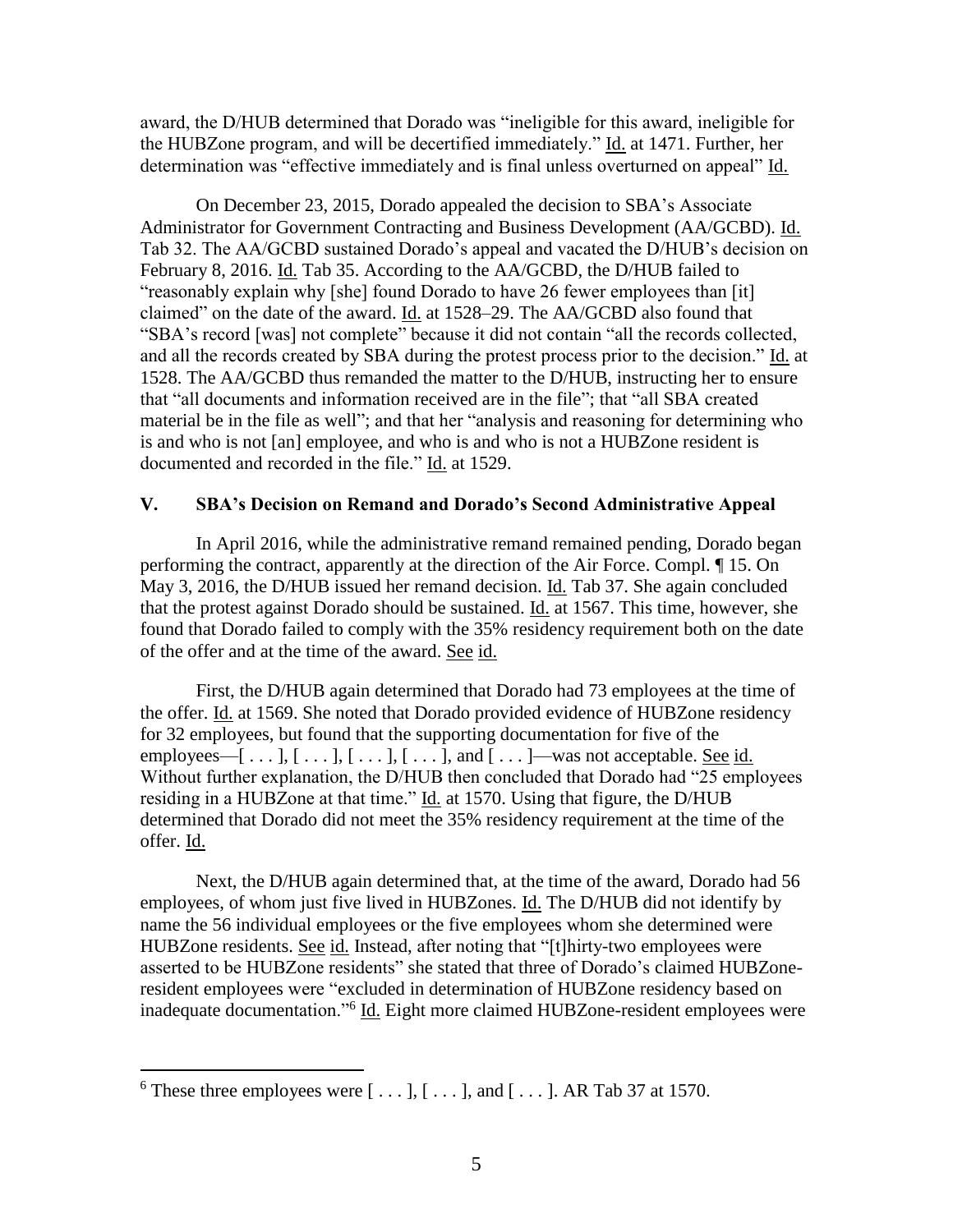"excluded in determination of HUBZone residency" because their addresses' HUBZone designations had expired on October 1, 2015.<sup>7</sup> Id.

Further, according to the D/HUB, 13 of Dorado's claimed HUBZone-resident employees "were not listed on the payroll at the time of award," and thus "were not counted toward [the] residency requirement."<sup>8</sup> Id. The D/HUB also listed 50 individuals for whom "neither corroborative documentation nor HUBZones maps were submitted," and noted that "these employees were not counted toward the 35% residency requirement." Id. at 1570–71. Without further explanation, the D/HUB then concluded that "[b]ecause only five employees were found to have resided in a HUBZone, this requirement was not met at the time of award." Id. at 1571.

Dorado again appealed the D/HUB's decision. Id. Tab 39. On June 15, 2016, the AA/GCBD affirmed the D/HUB's second decision. Id. Tab 41. With respect to the time of the award, he first noted that the D/HUB "reviewed several weeks of Dorado's payroll records" to determine that Dorado had 56 employees on October 29, 2015. Id. at 1607. He then listed the 56 employees' names. Id. The list included eight employees that Dorado had claimed as HUBZone residents— $[\ldots], [\ldots], [\ldots], [\ldots], [\ldots], [\ldots]$  $[\ldots]$ , and  $[\ldots]$ . See id.

After reviewing the documentation in the record, the AA/GCBD determined that the D/HUB failed to include one non-HUBZone resident, Julius Nichols, in the list of Dorado's employees at the time of the award. See id. The AA/GCBD thus concluded that Dorado had 57 employees at the time of the award. Id. He also concluded that the D/HUB did not err in excluding Charlie Knight, John Davis, and Natonia Mills from the list of HUBZone-resident employees. Id. at 1607–08. Accordingly, he determined that Dorado did not meet the 35% residency requirement at the time of the award, as just five out of its 57 employees (or 8.77%) met the HUBZone residency requirements on that date. Id. at 1608.

The AA/GCBD next addressed Dorado's argument that the D/HUB erred by excluding the 13 claimed HUBZone-resident employees that the D/HUB determined were "not listed on the payroll at the time of award." See id. Tab 37 at 1570. According to the AA/GCBD, Dorado's records "demonstrate[d] that an additional 24 individuals, including the 13 [mentioned] above, worked for Dorado" during the relevant period. Id. Tab 41 at 1608. However, the AA/GCBD concluded that he "[did] not believe [that the D/HUB] erred by excluding these 24 individuals as employees of Dorado at the time of award because these individuals did not work a minimum of 40 hours prior to and including the date of award." Id. (emphasis in original). In other words, the AA/GCBD

<sup>&</sup>lt;sup>7</sup> These eight employees were  $[\ldots], [\ldots], [\ldots], [\ldots], [\ldots], [\ldots], [\ldots]$ , and [ . . . ]. AR Tab 37 at 1570.

<sup>&</sup>lt;sup>8</sup> These thirteen employees were  $[\ldots], [\ldots], [\ldots], [\ldots], [\ldots]$ , two separate individuals named  $[\ldots], [\ldots], [\ldots], [\ldots], [\ldots], [\ldots], [\ldots]$ , and  $[\ldots]$ . AR Tab 37 at 1570.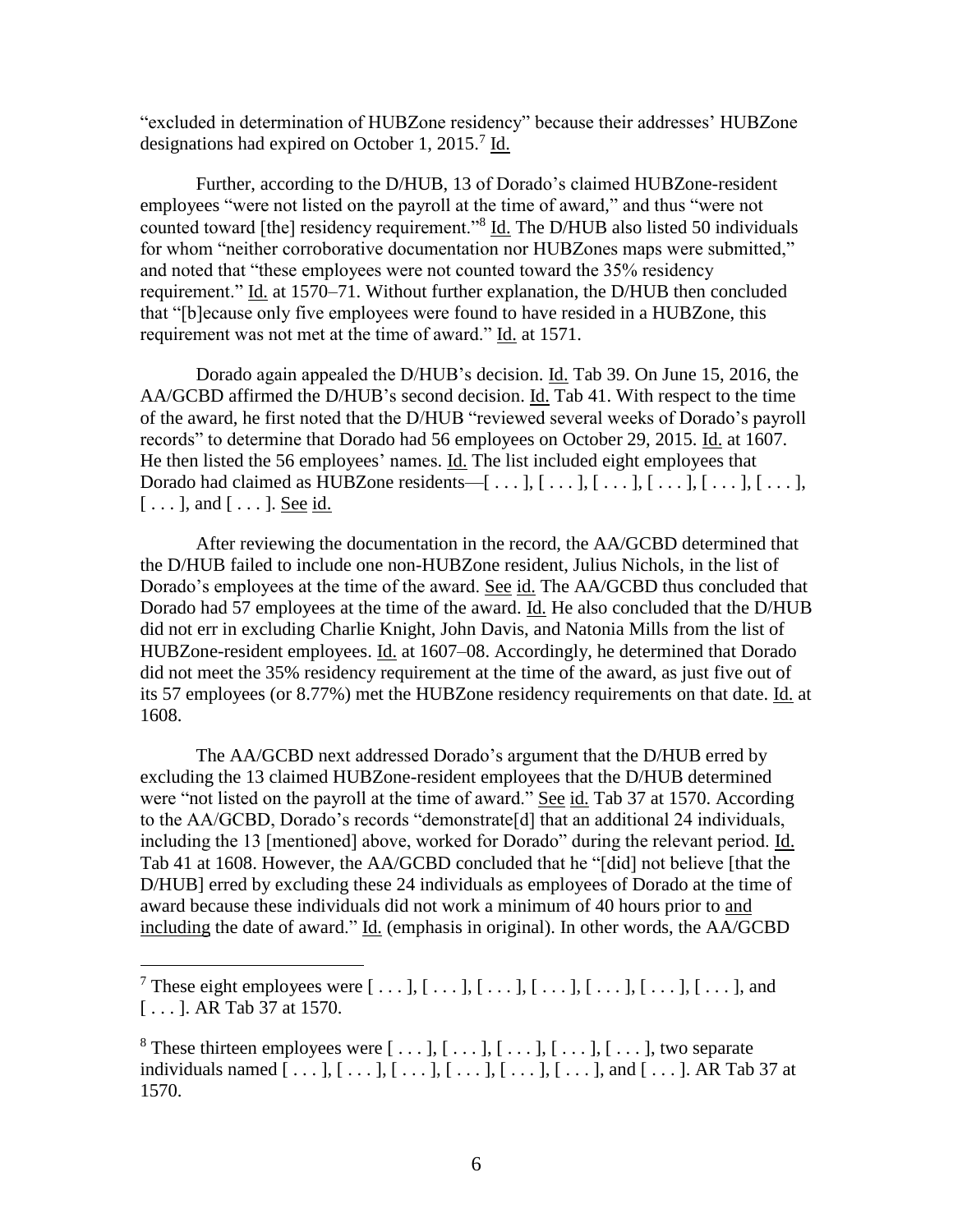agreed that these 24 individuals could not be counted as employees on the date of the award because they did not appear on the payroll records which covered the pay period during which the award was made.

In the alternative, the AA/GCBD found that even if the 24 additional individuals were included as employees, Dorado had not met its burden of establishing that 35% of its employees were HUBZone residents at the time of the award. See id. According to the AA/GCBD, "Dorado submitted adequate HUBZone residency documentation for 15 of these 24 excluded individuals."<sup>9</sup> Id. On the other hand, he found the documentation for one of the individuals unacceptable because Dorado had submitted "an expired lease . . . . [w]ithout corroborative documentation." Id. Further, he excluded eight other employees because "they reside[d] in areas that ceased to be qualified HUBZone areas on October 1, 2015" because the areas had been redesignated. Id.

The AA/GCBD thus concluded that even if Dorado did have 81 employees as of the date of the award, at most 23 were HUBZone residents.<sup>10</sup> Id. at 1609. Accordingly, the AA/GCBD found that even under this alternative analysis, Dorado did not meet the 35% residency requirement. Id.

Finally, the AA/GCBD determined that because "Dorado was not an eligible HUBZone small business concern at the time of award, it is not necessary to evaluate compliance at the time of offer." Id. He therefore affirmed the D/HUB's second decision. <u>Id.</u>

#### **VI. This Action**

Nearly two months after the AA/GCBD's second decision, on August 4, 2016, Dorado filed its complaint in this Court, along with a motion for a preliminary injunction. See Compl.; Pl.'s Mot. for Prelim. Inj. Relief, ECF No. 5. Dorado alleged that SBA's "determination that Dorado is not a HUBZone SBC" and its subsequent decertification of Dorado was arbitrary, capricious, and contrary to law. Compl. ¶ 1.

The Court held a status conference with the parties on August 8, 2016. See ECF No. 14. Based upon the government's agreement to allow Dorado to continue to perform on the contract until September 30, 2016, the Court set up an expedited briefing schedule under which the Court would treat Dorado's motion for a preliminary injunction as a motion for judgment on the administrative record. See id. After compiling the administrative record, the government filed a motion to dismiss the case for lack of

<sup>&</sup>lt;sup>9</sup> Specifically, he determined that Dorado submitted adequate documentation for  $[\ldots]$ ,  $[ \ldots ] , [ \ldots ] , [ \ldots ] , [ \ldots ] , [ \ldots ] , [ \ldots ] ,$  the two individuals named  $[ \ldots ] , [ \ldots ] , [ \ldots ] ,$  $[\ldots], [\ldots], [\ldots], [\ldots], [\ldots],$  and  $[\ldots]$ . AR Tab 41 at 1608.

<sup>&</sup>lt;sup>10</sup> The AA/GCBD included  $[\ldots], [\ldots], [\ldots]$ , as HUBZone residents in this calculation, but not  $[...]$ . See AR Tab 41 at 1608.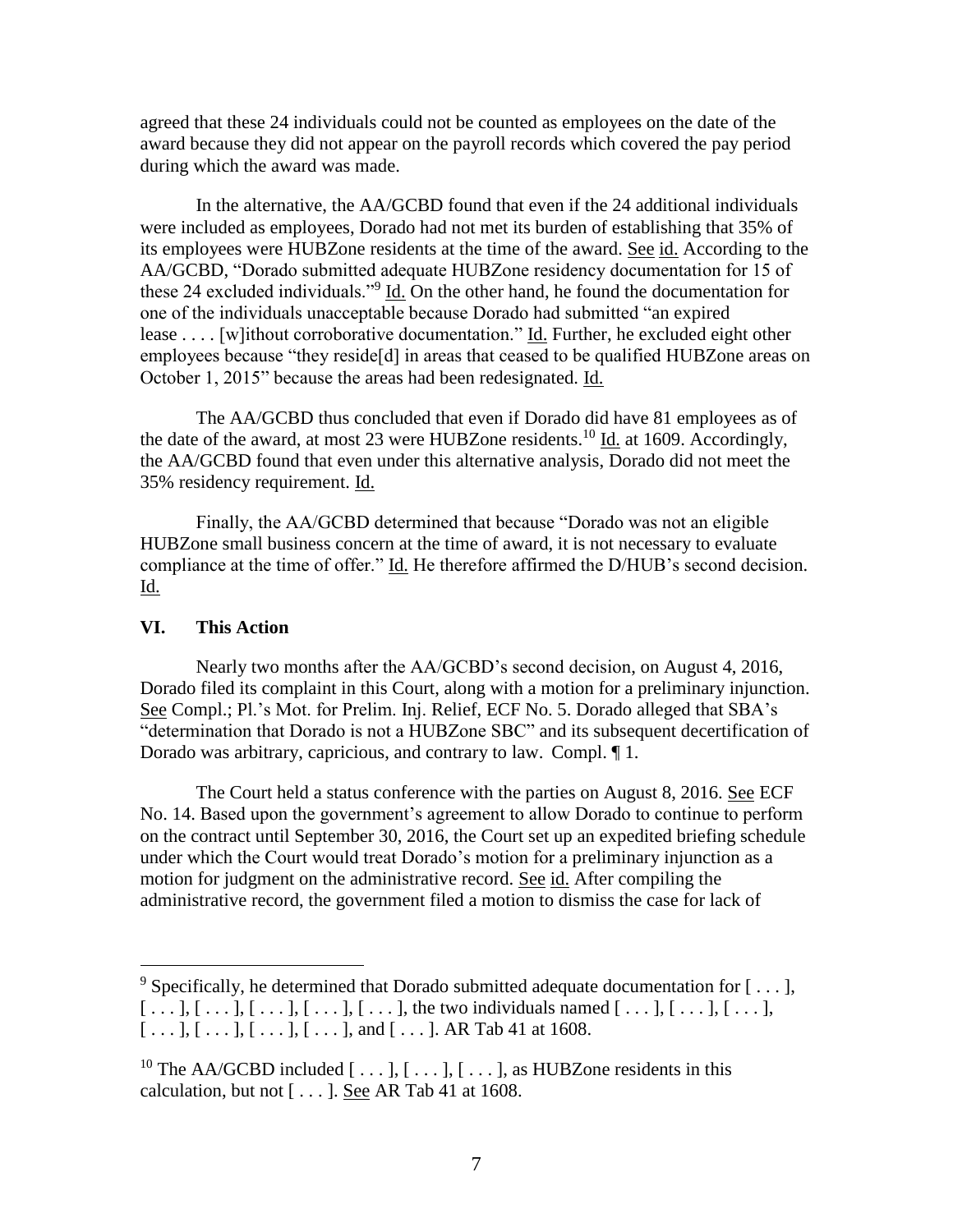subject matter jurisdiction. ECF No. 19. It then filed its cross-motion for judgment on the administrative record. ECF No. 28.

After holding oral argument on the government's motion to dismiss, the Court denied that motion on August 26, 2016. See Order Denying Mot. to Dismiss, ECF No. 29. Dorado then filed its response to the government's cross-motion along with a motion to supplement the administrative record. ECF Nos. 30–31. Shortly before oral argument, the Court requested supplemental submissions from the parties explaining their respective calculations regarding the number of individuals employed by Dorado at the time of the award. ECF No. 36. On September 21, 2016, the Court held oral argument on the crossmotions for judgment on the administrative record. The outstanding motions are now ripe for decision.

#### **DISCUSSION**

#### **I. Jurisdiction**

The Court of Federal Claims' bid protest jurisdiction is defined by 28 U.S.C. § 1491(b)(1). That statute grants the Court jurisdiction to "render judgment on an action by an interested party objecting to . . . a proposed award or the award of a contract or any alleged violation of statute or regulation in connection with a procurement or a proposed procurement." Id. As the Federal Circuit has observed, "[o]n its face, the statute grants jurisdiction over objections to a solicitation, objections to a proposed award, objections to an award, and objections related to a statutory or regulatory violation so long as these objections are in connection with a procurement or proposed procurement." Sys. Application & Techs., Inc. v. United States, 691 F.3d 1374, 1380–81 (2012).

As indicated by the statute, a plaintiff must be an "interested party" to have standing to invoke the Court's bid protest jurisdiction. CGI Fed. Inc. v. United States, 779 F.3d 1346, 1348 (Fed. Cir. 2015); Myers Investigative and Sec. Servs., Inc. v. United States, 275 F.3d 1366, 1369 (Fed. Cir. 2002). According to the Federal Circuit, an "interested party" under 28 U.S.C.  $\S$  1491(b)(1) is "an actual or prospective bidder ... whose direct economic interest would be affected by the award of the contract." CGI Fed., 779 F.3d at 1348 (quoting Am. Fed'n of Gov't Employees, AFL-CIO v. United States, 258 F.3d 1294, 1299 (Fed. Cir. 2001); see also Info. Tech. & Applications Corp. v. United States, 316 F.3d 1312, 1319 (Fed. Cir. 2003). An offeror has a direct economic interest if the alleged errors in the procurement caused it to suffer a competitive injury or prejudice. Myers Investigative & Sec. Servs., Inc., 275 F.3d at 1370 (holding that "prejudice (or injury) is a necessary element of standing").

The government moved to dismiss this bid protest on August 12, 2016, arguing that Dorado cannot invoke the court's bid protest jurisdiction because there exists a "bright-line rule that a Government contractor that has been performing under a contract lacks bid protest standing to raise a challenge related to that contract." Def.'s Mot. to Dismiss for Lack of Subject-Matter Jurisdiction (Def.'s Mot. to Dismiss) at 7, ECF No. 19; see also Def.'s Reply to Pl.'s Opp'n to [its] Mot. to Dismiss for Lack of Subject-Matter Jurisdiction at 5–6, ECF No. 26. According to the government, once a contractor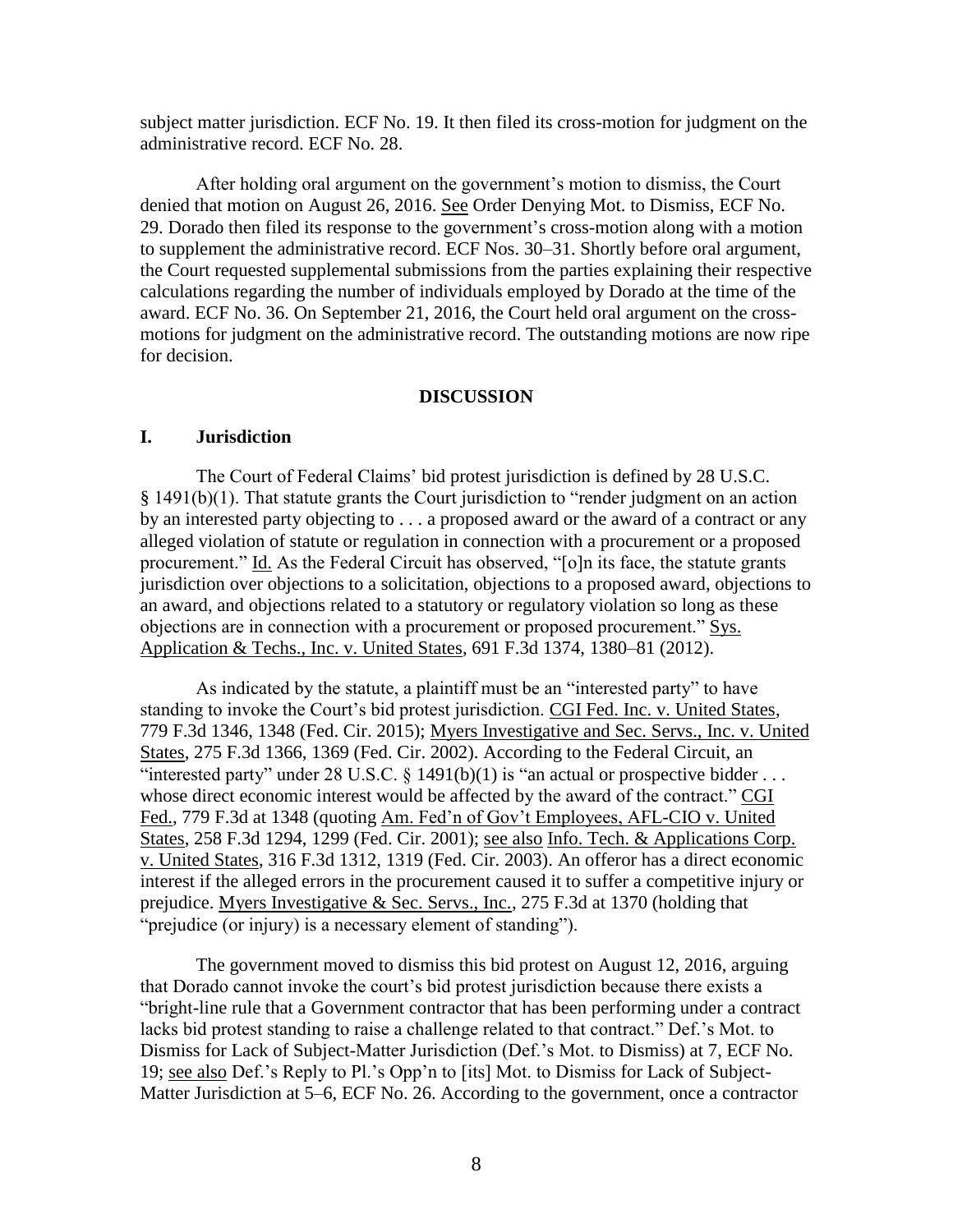begins performing, any alleged violations of law that occur or have already occurred cannot be violations "in connection" with a procurement within the meaning of 28 U.S.C. § 1491(b)(1) because the "acquisition process" has been completed. Def.'s Mot to Dismiss at 7–8. As the Court explained in its Order denying the government's motion to dismiss, and as more fully set forth below, the government's objections to this Court's exercise of its bid protest jurisdiction lack merit.

First, the violations of law alleged by Dorado—which concern Dorado's eligibility to bid on and receive a contract award that was limited to HUBZone-certified entities—were committed by SBA, and not by the Air Force. For that reason, the focus of Dorado's complaint is not on the Air Force's administration of its contract with Dorado, but rather on SBA's determination to decertify Dorado. SBA's determination occurred in connection with a protest filed by one of Dorado's competitors on the solicitation. In this context, such a decertification is clearly a governmental action in connection with a procurement. RCD Cleaning Serv., Inc. v. United States, 97 Fed. Cl. 582, 587 (2011). Indeed, "a bid protest challenging SBA's decertification of an awardee from the HUBZone program fits squarely within this court's bid protest jurisdiction." Id.; see also Aeolus Sys., LLC v. United States, 79 Fed. Cl. 1, 6–7 (2007) (asserting bid protest jurisdiction over challenge to SBA determination that plaintiff was not a qualified HUBZone small business concern, which led to cancellation of a contract awarded to plaintiff).

Further, the rules that governed SBA's determination relate only to matters of procurement, and not to matters of contract administration. Thus, as dictated by SBA's regulations, the HUBZone protest was filed by one of Dorado's competitors shortly after the award was made to Dorado and months before the Air Force decided to allow Dorado to begin performance on the contract. See 13 C.F.R. §§ 126.800–01. As spelled out in the regulations, the material facts for purposes of SBA's decision concern whether Dorado met the HUBZone residency requirements at two critical points in the acquisition process: the date of Dorado's offer and the date of the award. See id. §§ 126.200(b)(4), 126.601(c). The decertification decision thus had nothing whatsoever to do with Dorado's performance on the contract, and the fact that contract performance had begun in the interim was a matter of happenstance. Indeed, as the HUBZone regulations governing status protests confirm, "SBA does not review issues concerning the administration of a HUBZone contract." Id. § 126.801(a). For these reasons, as the court noted in RCD Cleaning Serv., any argument that a dispute involving SBA's decertification of a contract awardee involves a matter of contract administration "strains credulity." 97 Fed. Cl. at 587.

Further, the government's promotion of a "bright line" rule which excludes plaintiffs from invoking this Court's bid protest jurisdiction once an award has been made and performance begun is inconsistent with the Federal Circuit's observation that, "a narrow application of section  $1491(b)(1)$  does not comport with the statute's broad grant of jurisdiction over objections to the procurement process." Sys. Applications & Techs., Inc., 691 F.3d at 1381; see also RAMCOR Servs. Grp., Inc. v. United States, 185 F.3d 1286, 1289 (Fed. Cir. 1999) (describing the text of the jurisdictional grant as "very sweeping in scope"). There is nothing in the statute that categorically excludes awardees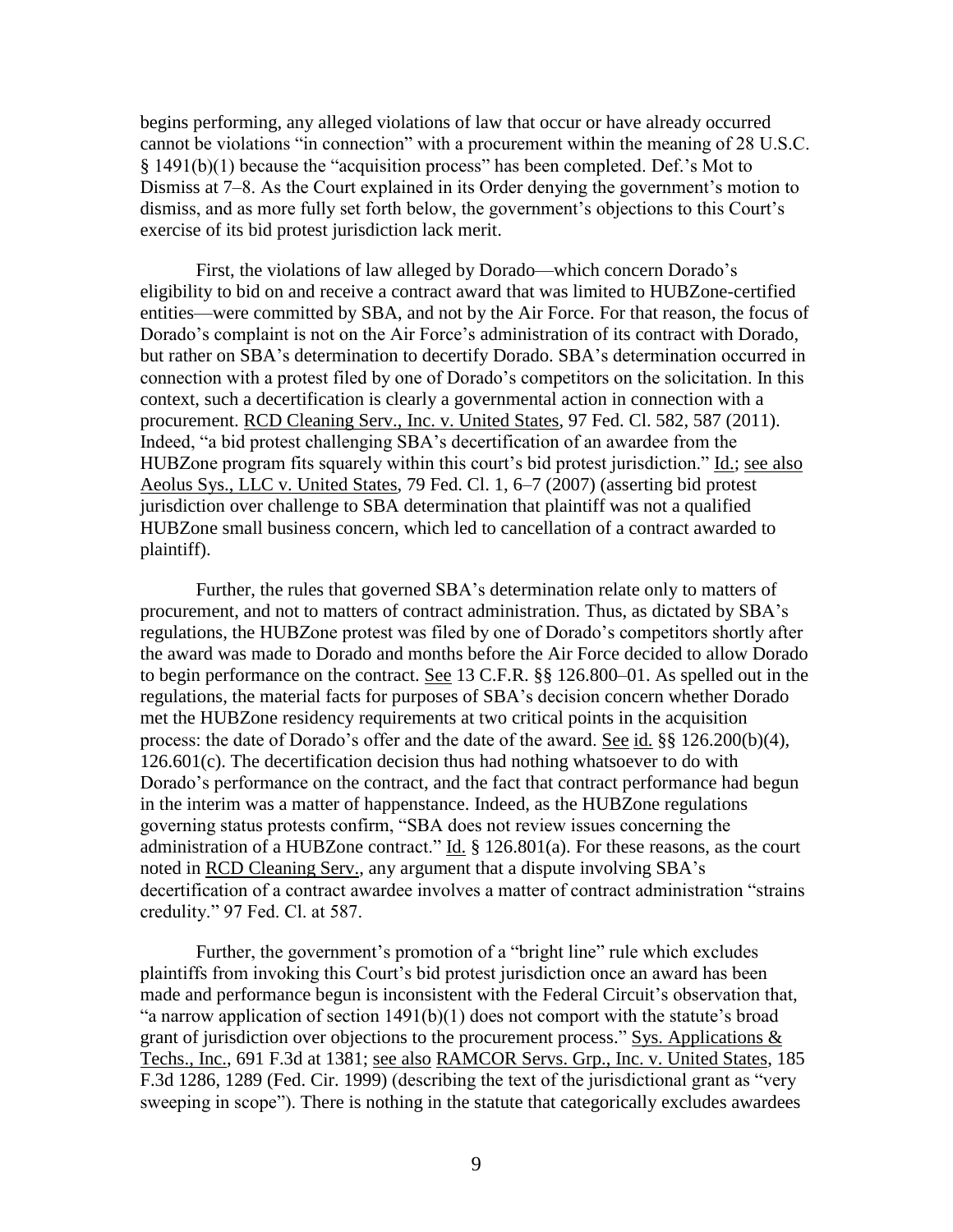who have begun performance from invoking this Court's bid protest jurisdiction. Indeed, the court of appeals recently eschewed such a formulaic approach to whether a plaintiff has properly invoked the court's bid protest jurisdiction in Sys. Applications & Techs., Inc. See 691 F.3d at 1381–82. There, the court of appeals noted that the fact that the plaintiff was a contract awardee was not "material to the question of jurisdiction," and that the plaintiff's "attempt to enjoin the government from terminating its contract did not transform its otherwise proper protest under the Tucker Act into a claim which could only be adjudicated under the Contract Disputes Act and its concomitant procedural requirements." 691 F.3d at 1381-82; see also Nat'l Air Cargo Grp., Inc. v. United States, 126 Fed. Cl. 281, 289–91 (2016) (rejecting argument that "contract awardees are categorically barred from filing bid protests").

Thus, the Court agrees with Judge Lettow's observation in Nat'l Air Cargo that the key question for purposes of whether a claim is within this Court's bid protest jurisdiction (or is instead subject exclusively to the Contract Disputes Act) is not whether performance has begun. Rather, the critical question is whether a plaintiff's claims concern violations of procurement law or whether, instead, they involve issues of contract administration. See 126 Fed. Cl. at 290 (observing that a bid protest claim "does not allege violations of contract law, but instead alleges violations of procurement law"); see also Ingersoll–Rand Co. v. United States, 780 F.2d 74, 77–78 (D.C. Cir. 1985) (to decide whether a protester has alleged a violation of law in connection with a procurement, the court must examine the particular facts of the case to determine whether the "[s]ource of the [r]ight at [s]take" is one that "sounds genuinely in contract or is based on truly independent legal grounds" (quotation and alteration omitted)). In this case, the source of the right at issue is SBA's regulations governing HUBZone status, and not the contract between Dorado and the Air Force.

The government cites ITility, LLC v. United States, 124 Fed. Cl. 452, 458 (2015) in support of its categorical argument that no claim brought by a contractor that has already begun performance can be related to a procurement for purposes of 28 U.S.C. § 1491(b). See Def.'s Mot. to Dismiss at 8. But the government reads ITility too broadly. That case involved a contractor's challenge to a negative performance assessment, which the contractor argued might impact its chances of securing future contract awards. See 125 Fed. Cl. at 457. The court there held that the contractor had not brought itself within the court's bid protest jurisdiction because its complaint "concern[ed] the administration of [a] contract[] [it] ha[d] been awarded and performing." Id. at 458 (emphasis added). Here, for the reasons set forth above, SBA's decision had nothing to do with the administration of Dorado's contract or a future procurement. Instead, SBA's decision concerned whether Dorado was eligible to be awarded the contract it was then performing. Thus, the government's reliance on ITility is misplaced.

For similar reasons, the Court rejects the government's categorical argument that Dorado cannot be an "interested party" for purposes of section 1491(b) because it has already begun performing on the contract. As the Federal Circuit has observed, "a protest will, by its nature, dictate the necessary factors" for determining whether the protester is an "interested party" with standing to bring a bid protest. Sys. Applications & Techs., Inc., 691 F.3d at 1382. In this case, Dorado was an actual offeror on the contract.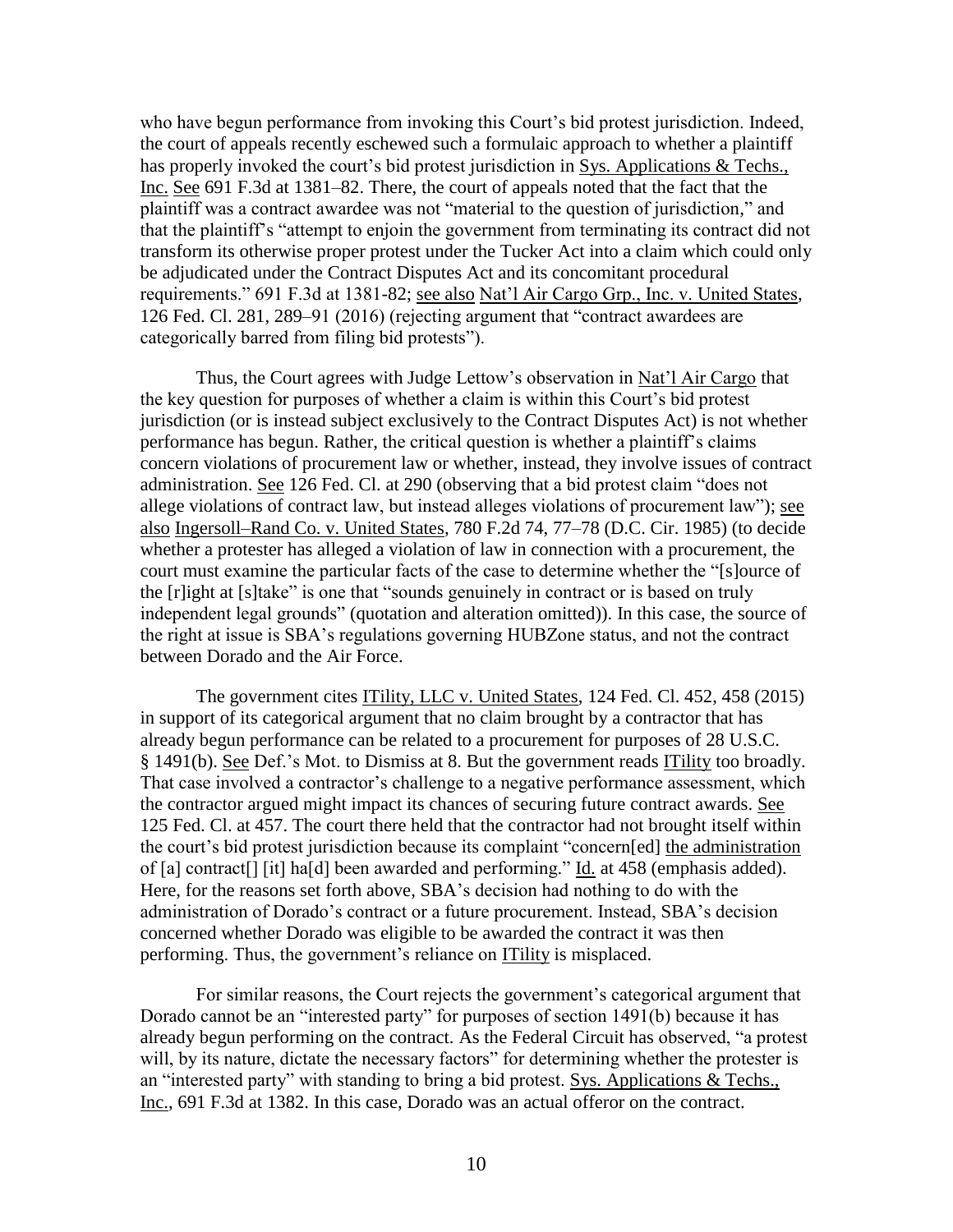Dorado's standing thus "hinges upon whether the [SBA's] decision gives rise to a 'nontrivial competitive injury which can be addressed by judicial relief." Id. (quoting Weeks Marine, Inc. v. United States, 575 F.3d 1352, 1362 (Fed. Cir. 2009)).

It is clear that SBA's decertification decision did give rise to a non-trivial competitive injury which could be addressed by judicial relief. Specifically, SBA's decision has disqualified Dorado from being eligible to receive the award it secured in connection with the original solicitation. As a result, Dorado's competitor, which had pursued the original protest with SBA, stands to receive the award in Dorado's place. See Transcript of Oral Argument on Mot. to Dismiss at 8:15–18 (Aug. 25, 2016) (counsel for the government confirming, in response to the Court's questioning, that "what's happening here is GEO is now getting the contract because of the SBA's decision"). Thus, Dorado has alleged that it suffered a competitive injury and has standing to bring this action under 28 U.S.C. § 1491(b)(1). See RCD Cleaning Serv., 97 Fed. Cl. at 587 (observing that plaintiff had standing to file a bid protest where "[it] was awarded the contract, and, but for SBA's decertification decision, had a substantial chance of performing the contract").

In short, the Court sees no reason to treat the moment performance begins as a bright line separating a claim under the Contract Disputes Act from a claim under 28 U.S.C. § 1491(b)(1). Therefore, the Court concludes that Dorado is an interested party with standing to bring this case under the Court's bid protest jurisdiction.

## **II. The Parties' Cross-Motions for Judgment on the Administrative Record and Dorado's Motion to Supplement the Administrative Record**

# **A. Standard for Granting Judgment on the Administrative Record**

Pursuant to Rules of the Court of Federal Claims (RCFC) 52.1, the Court reviews an agency's procurement decision based on the administrative record. Bannum, Inc. v. United States, 404 F.3d 1346, 1354 (Fed. Cir. 2005). The Court makes "factual findings under RCFC [52.1] from the record evidence as if it were conducting a trial on the record." Id. at 1357. Thus, "resolution of a motion respecting the administrative record is akin to an expedited trial on the paper record, and the Court must make fact findings where necessary." Baird v. United States, 77 Fed. Cl. 114, 116 (2007). The court's inquiry is "whether, given all the disputed and undisputed facts, a party has met its burden of proof based on the evidence in the record." A&D Fire Prot., Inc. v. United States, 72 Fed. Cl. 126, 131 (2006). Unlike a summary judgment proceeding, genuine issues of material fact will not foreclose judgment on the administrative record. Bannum, Inc., 404 F.3d at 1356.

# **B. Standard of Review in Bid Protest Cases**

The court reviews challenges to a procurement decision under the same standards used to evaluate an agency action under the Administrative Procedure Act, 5 U.S.C. § 706. See 28 U.S.C. § 1491(b)(4) (stating that "[i]n any action under this subsection, the courts shall review the agency's decision pursuant to the standards set forth in section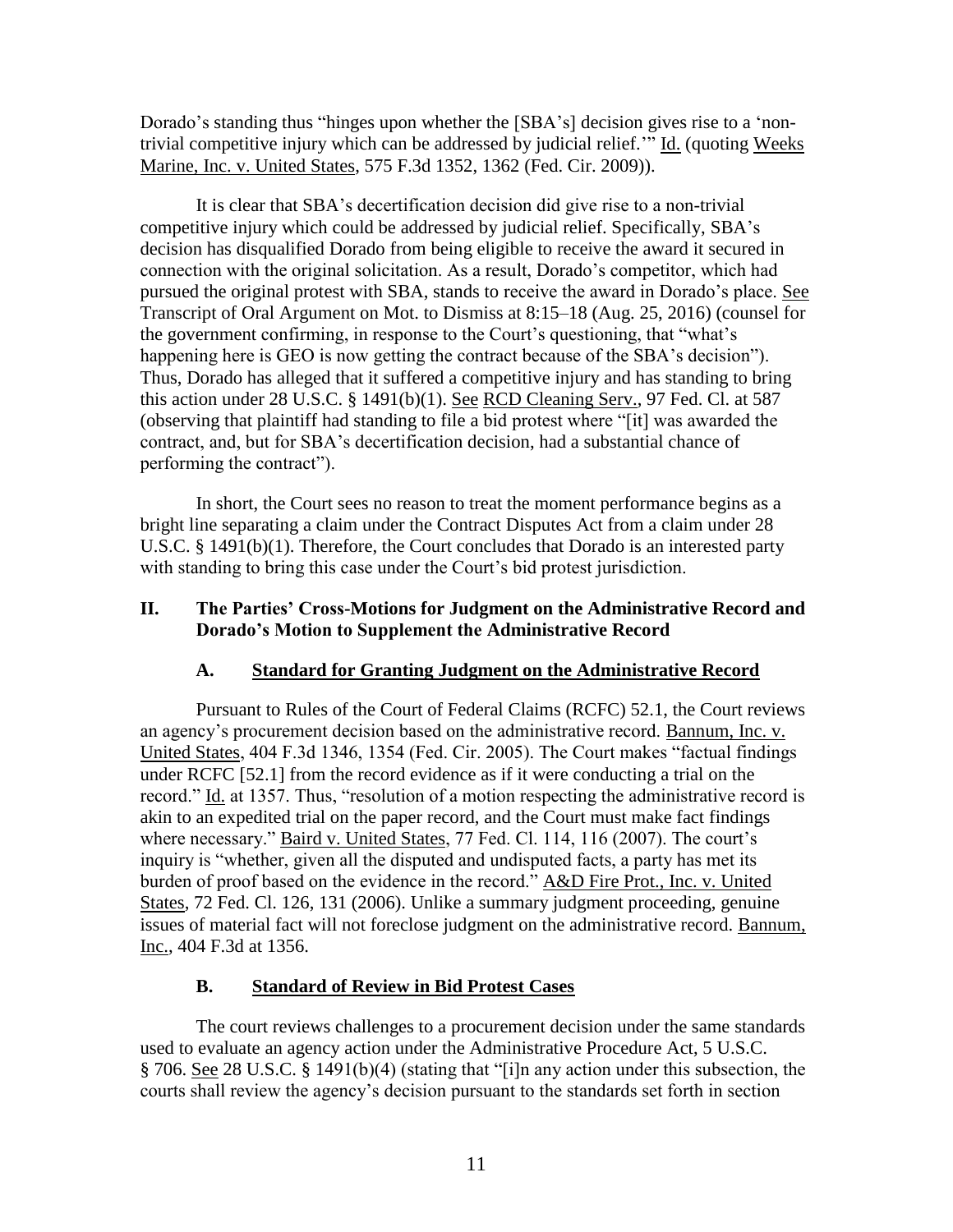706 of title 5"). Thus, to successfully challenge an agency's procurement decision, a plaintiff must show that the decision was "arbitrary, capricious, an abuse of discretion, or otherwise not in accordance with law." 5 U.S.C. § 706(2)(A); see also Bannum, Inc., 404 F.3d at 1351. This "highly deferential" standard "requires a reviewing court to sustain an agency action evincing rational reasoning and consideration of relevant factors." Advanced Data Concepts, Inc. v. United States, 216 F.3d 1054, 1058 (Fed. Cir. 2000) (citing Bowman Transp., Inc. v. Ark.-Best Freight Sys., Inc., 419 U.S. 281, 285 (1974)).

In a bid protest action, the protester "bears a heavy burden" in attempting to show that [the] agency's decision lacked a rational basis, and the court's function is limited to "determin[ing] whether 'the . . . agency provided a coherent and reasonable explanation of its exercise of discretion.'" Impresa Construzioni Geom. Domenico Garufi v. United States, 238 F.3d 1324, 1332–33, 1338 (Fed. Cir. 2001) (quoting Latecoere Int'l, Inc. v. U.S. Dep't of Navy, 19 F.3d 1342, 1356 (11th Cir. 1994)). Thus, to prevail, the agency need only articulate a "rational connection between the facts found and the choice made;" and the court will "uphold a decision of less than ideal clarity if the agency's path may reasonably be discerned." Motor Vehicle Mfrs. Ass'n v. State Farm Mut. Auto Ins. Co., 463 U.S. 29, 43 (1983) (quotations omitted).

Further, even if it can demonstrate that the agency erred, the protestor must also show that it has been prejudiced by the agency's errors. See Bannum, Inc., 404 F.3d at 1351 ("[I]f the trial court finds that the government's conduct fails the APA review under 5 U.S.C. § 706(2)(A), then it proceeds to determine, as a factual matter, if the bid protester was prejudiced by that conduct."); Linc Gov't Servs., LLC v. United States, 96 Fed. Cl. 672, 698 (2010) (observing that, to ultimately prevail in a bid protest, the protester "must show that it would have had a substantial chance of being awarded the contract but for the combined impact of any agency decisions adjudged to be unlawful" (emphasis in original)).

# **C. The AA/GCBD's Decision in This Case**

## **1. The AA/GCBD's Determination Regarding the Number of Employees Dorado Had at the Time of the Award**

In response to the HUBZone status protest, Dorado claimed that it had 82 employees within the meaning of the HUBZone regulations at the time of the award. See AR Tab 45 at 1849; id. Tab 46 at 1859. However, the AA/GCBD determined that Dorado had just 57 employees who worked "a minimum of 40 hours prior to and including the date of [the] award." Id. Tab 41 at 1608 (emphasis in original).

Under the HUBZone regulations, "employee" means "all individuals employed on a full-time, part-time, or other basis, so long as that individual works a minimum of 40 hours per month." 13 C.F.R. § 126.103. To determine whether an individual is an employee, SBA considers "the totality of the circumstances, including criteria used by the IRS for Federal income tax purposes and those set forth in SBA's Size Policy Statement No. 1." Id.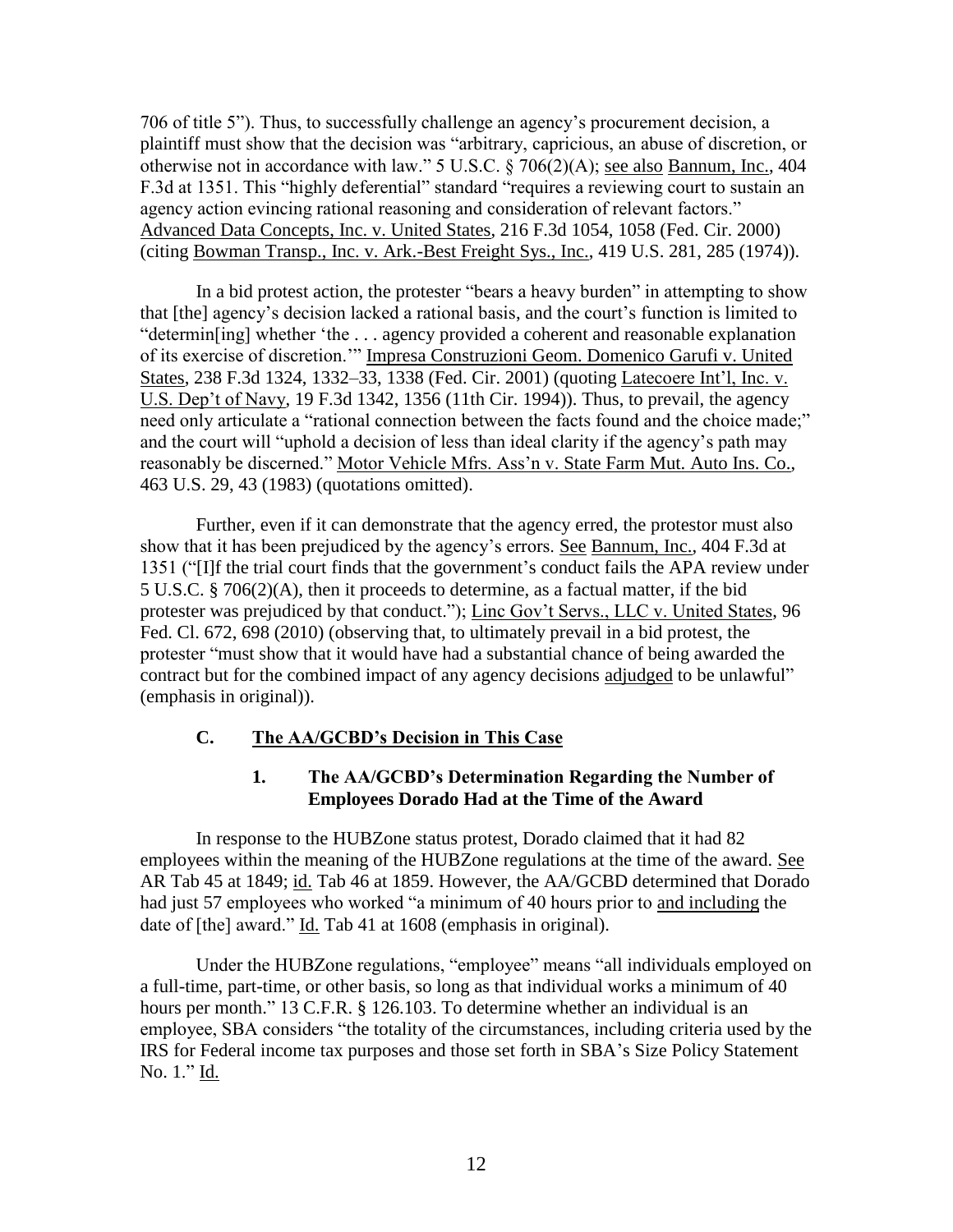As discussed above, to corroborate its claim that it had 82 employees at the time of the award, SBA asked Dorado to submit "company payroll records for Dorado showing all employees and number of hours worked per week . . . at the time of [the] award." AR Tab 19 at 521. Further, "if there were any employees who worked less than 40 hours during . . . during the week of [the] award," SBA instructed Dorado to provide "payroll records that cover the four-week period leading up to, and ending on the date of [the] award" to "demonstrate that those employees worked at least 40 hours in a month as of . . . the time of [the[ award." Id. SBA specified that the payroll records "must show at a minimum the employee's name, number of hours worked for that pay period, and pay period beginning and end dates." Id. n.1. Further, Dorado was to "indicate the number of hours worked per week for every individual on the payroll, including those that are salaried and show no specific number of hours worked." Finally, SBA also instructed Dorado to provide "a statement explaining whether all individuals that work for Dorado are shown as employees on the payroll." Id.

As the government explained in its supplemental submission, SBA used a twostep process to determine that Dorado had 57 employees at the time of the award (i.e., on October 29, 2015). See Def.'s Submissions in Resp. to the Court's O. of Sept. 16, 2016 (Def.'s Suppl. Submission) at 2–5, ECF No. 43. First, it examined Dorado's payroll records for the pay period ending October 31, 2015. Id. at 4. It then included only the names of employees listed on those payroll records in the pool of possible employees at the time of the award. Id. SBA eliminated 24 individuals in this step, yielding a tally of 58 possible employees. See id.

Next, SBA looked at all the payroll records Dorado submitted covering the month of October 2015 to determine whether each of those 58 employees worked a combined total of at least 40 hours during those pay periods. See id. The AA/GCBD eliminated only one employee from the pool in this second step.<sup>11</sup> See id.; see also AR Tab 41 at 1607.

Dorado argues that SBA's decision to not consider as an "employee" any individual whose name did not appear on the payroll for the pay period ending October 31, 2015 was "inconsistent with the HUBZone regulations." Pl.'s Resp. in Opp'n to the Government's Cross-Mot. for J. on the Admin. R. and Reply in Supp. of its Mot. for J. on the Admin. R. (Pl.'s Resp.) at 20, ECF No. 30. According to Dorado, the regulations contemplate that "anyone who works at least 40 hours in a given month for a firm count as an employee of that firm for that month," regardless of which payroll pay periods include their names. Id. at 21.

The Court, however, need not address Dorado's argument that SBA arbitrarily excluded from its count of employees those individuals who did not appear on Dorado's

 $11$  In its supplemental submission, the government states that the elimination of this individual "appears to have been inadvertent." See Def.'s Suppl. Submission at 4 n.1. As discussed below, however, this inadvertent elimination has no impact on the outcome of the case.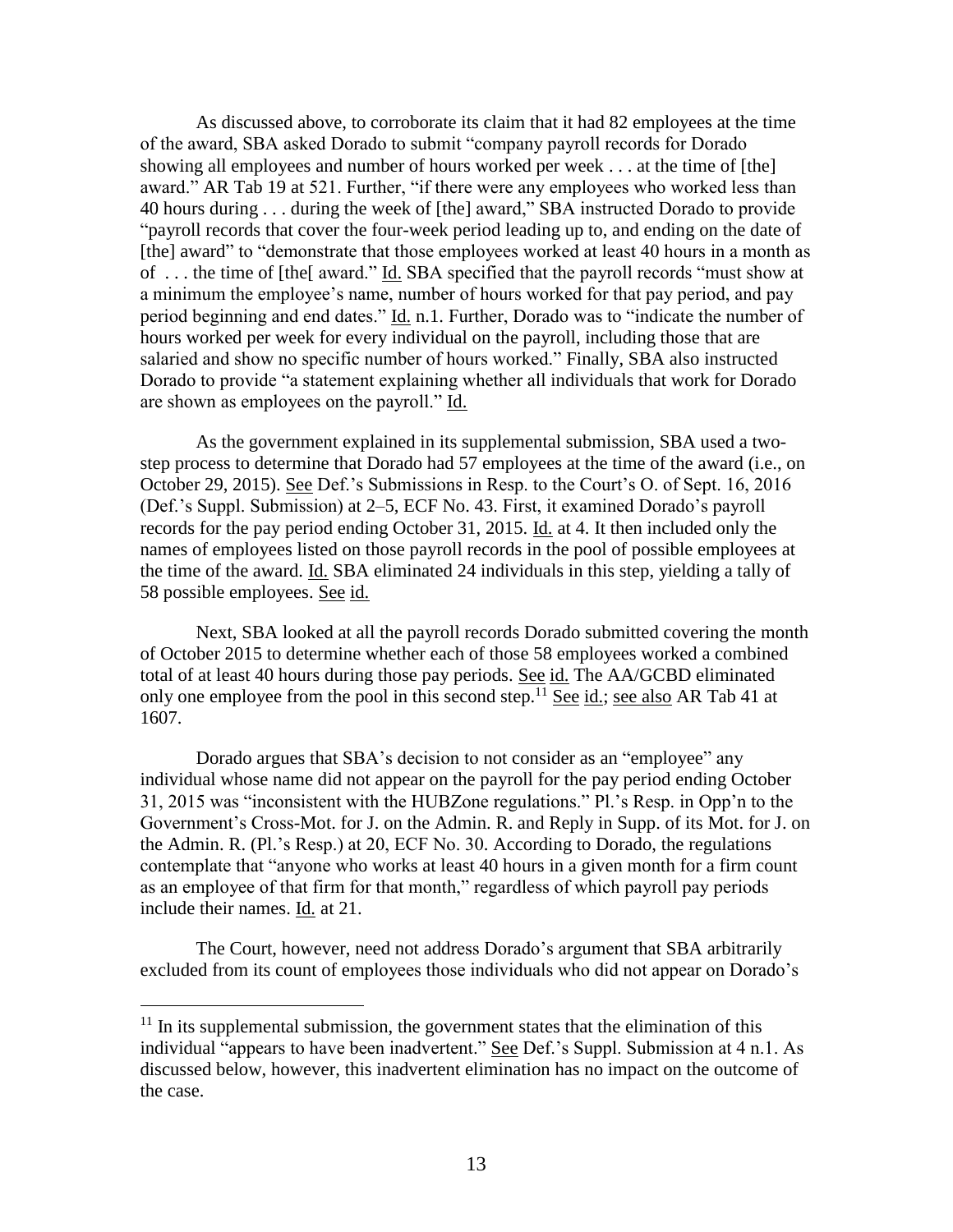payroll for the pay period ending October 31, 2015. It need not be addressed because, as discussed above, the AA/GCBD also provided an alternative rationale for his ultimate determination that Dorado failed to comply with the 35% residency requirement. See AR Tab 41 at 1608. Thus, the AA/GCBD determined that "even if [the D/HUB] had included these 24 individuals as employees at the time of award"—i.e., the 24 individuals excluded at the first step of the process—"Dorado would still not meet the 35% HUBZone residency requirement." Id.

As discussed below, the AA/GCBD's alternative rationale provides a sufficient basis for resolving Dorado's challenge. Accordingly, for purposes of deciding this case, the Court will treat as employees all 82 individuals who worked a total of at least 40 hours during the pay periods covering October 2015 for which Dorado produced payroll records in response to the protest. Thus, the Court now turns to assessing whether the  $AA/GCBD$  erred under the alternative rationale.<sup>12</sup>

# **2. The AA/GCBD's Determination Regarding the Number of HUBZone-Resident Employees Working for Dorado at the Time of the Award**

In response to the HUBZone protest, Dorado claimed that 32 of its employees resided in HUBZones at the time of the award. See AR Tab 45 at 1850–51; see also id. Tab 46 at 1859 (chart listing Dorado's claimed HUBZone-resident employees). Under the program's regulations, "reside" means "to live in a primary residence at a place for at least 180 days, or as a currently registered voter, and with intent to live there indefinitely." 13 C.F.R. § 126.103. As mentioned above, in its request for corroborative

  $12$  The Court notes that Dorado moved to supplement the administrative record in this case to include payroll records for the pay period ending November 7, 2015 as well as a letter that Dorado received from the SBA in 2010 proposing to decertify Dorado from the HUBZone program under prior regulations. See Dorado's Mot. to Suppl. the Admin. R., ECF No. 31. It appears that Dorado would have the Court consider these documents in support of its argument that the SBA's determination of the number of employees it had on board at the time of the award was incorrect. But Dorado did not provide these documents to the SBA in connection with this matter and the SBA did not consider them. The Federal Circuit has made clear that the "focal point" of the Court's review of an agency's procurement decision "should be the administrative record already in existence, not some new record initially made in the reviewing court." Axiom Res. Mgmt., Inc. v. United States, 564 F.3d 1374, 1379 (Fed. Cir. 2009) (quoting Camp v. Pitts, 411 U.S. 138, 142 (1973)). Accordingly, a court should not allow supplementation of the administrative record unless "the omission of extra-record evidence precludes effective judicial review" of the agency's decision. Id. (quoting Murakami v. United States, 46 Fed. Cl. 731, 735 (Fed. Cl. 2000)). In this case, Dorado does not argue that the Court cannot effectively review the SBA's decision unless it considers these documents. Dorado's motion to supplement the administrative record is therefore DENIED.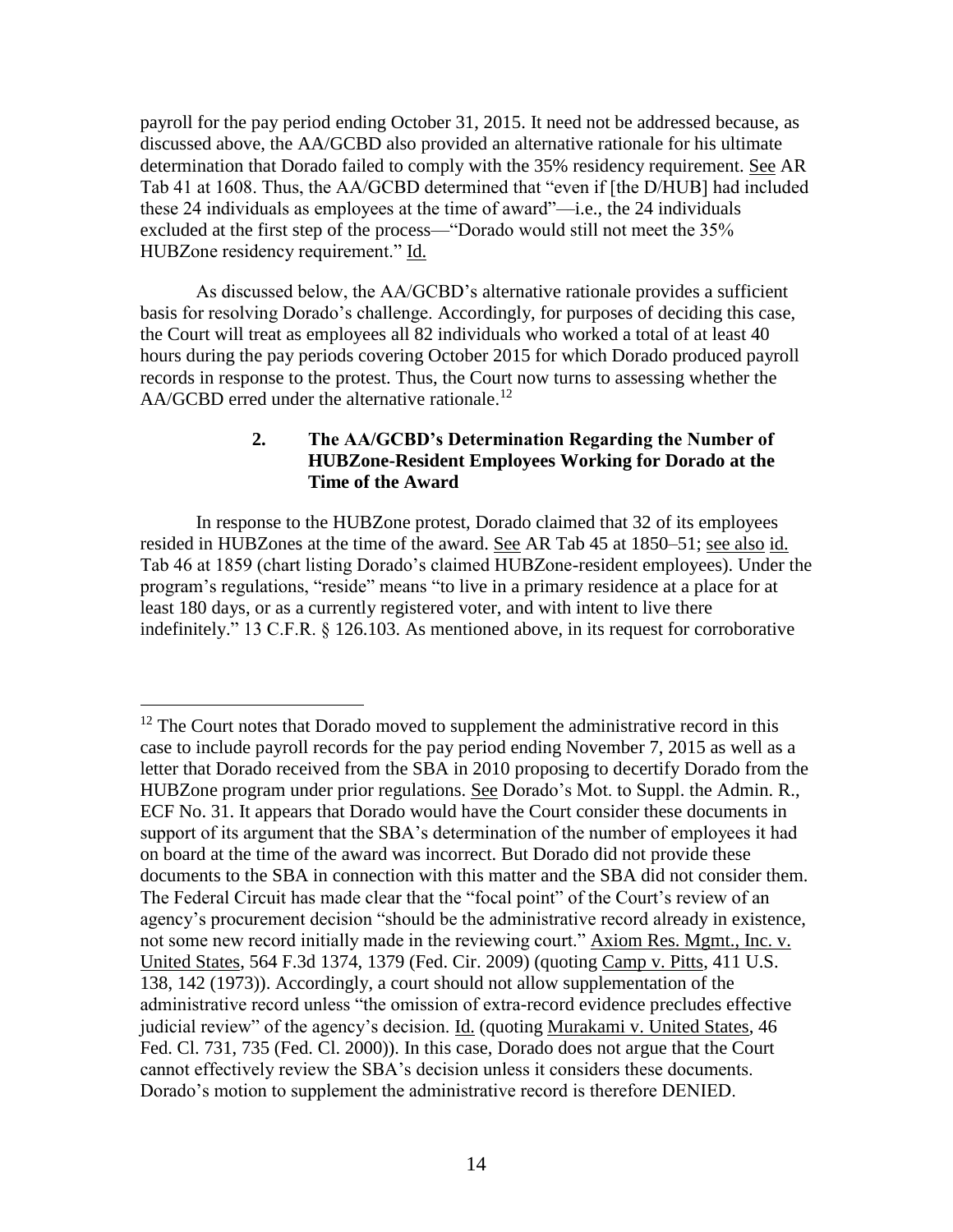documentation, SBA asked for documentation including "but . . . not limited to" the following:

- [R]ecords indicating the home address of each HUBZone resident employee of Dorado . . . including copies of driver's licenses or voter registration cards showing that the employee's home address is in a HUBZone . . .
- [A] copy of a HUBZone map determination for each employee residing in a HUBZone, including the name of each employee on the HUBZone maps; [and] . . .
- [A]n explanation and any other documents addressing the specific allegations set forth in the protest.

AR Tab 19 at 522. SBA noted that "after reviewing the documents requested and received, the program office may have further requests for additional documents or clarification of information." Id. at 522. "Further," it continued, "signed declarations bear greater weight than mere statements." Id.

Based on the documents Dorado provided, the AA/GCBD ultimately determined that Dorado submitted adequate documentation to establish HUBZone residency for 20 of the 32 individuals it claimed as HUBZone-resident employees. See id. Tab 41 at 1607– 08. On the other hand, he determined that Dorado did not submit adequate documentation to establish HUBZone residency for the following 12 individuals:

|    | $\left[\ldots\right]$ | $\mathcal{L}$ . | $\left[\ldots\right]$ |
|----|-----------------------|-----------------|-----------------------|
| 2. | $[\ldots]$            |                 | $\left[\ldots\right]$ |
| 3. | $[\ldots]$            |                 | $[\ldots]$            |
|    | $[\ldots]$            | 10.             | $\lceil \dots \rceil$ |
| 5. | $[\ldots]$            | 11.             | $[\ldots]$            |
| 6. | $[\ldots]$            | 12.             | $\lceil \dots \rceil$ |

See id. The AA/GCBD determined that four of these individuals— $[\ldots]$ ,  $[\ldots]$ ,  $[\ldots]$ , and [ . . . ]—lacked adequate proof of their places of residence. See id. As for the other eight—[...],  $[...]$ ,  $[...]$ ,  $[...]$ ,  $[...]$ ,  $[...]$ ,  $[...]$ ,  $[...]$ ,  $[...]$ , and  $[...]$ —the AA/GCBD determined that although Dorado had produced adequate proofs of residence, the areas in which these individuals resided had "ceased to be qualified HUBZone areas on October 1, 2015." See id. at 1608–09.

# **a. The Eight Individuals With Adequate Proofs of Residence**

SBA's treatment of the latter eight individuals is of paramount importance in this case. As Dorado conceded at oral argument, it cannot meet the 35% residency requirement if these eight individuals are not counted as HUBZone residents. See Oral Argument on Cross-Mots. for J. on the Admin. R. at 4:30–41 (September 21, 2016).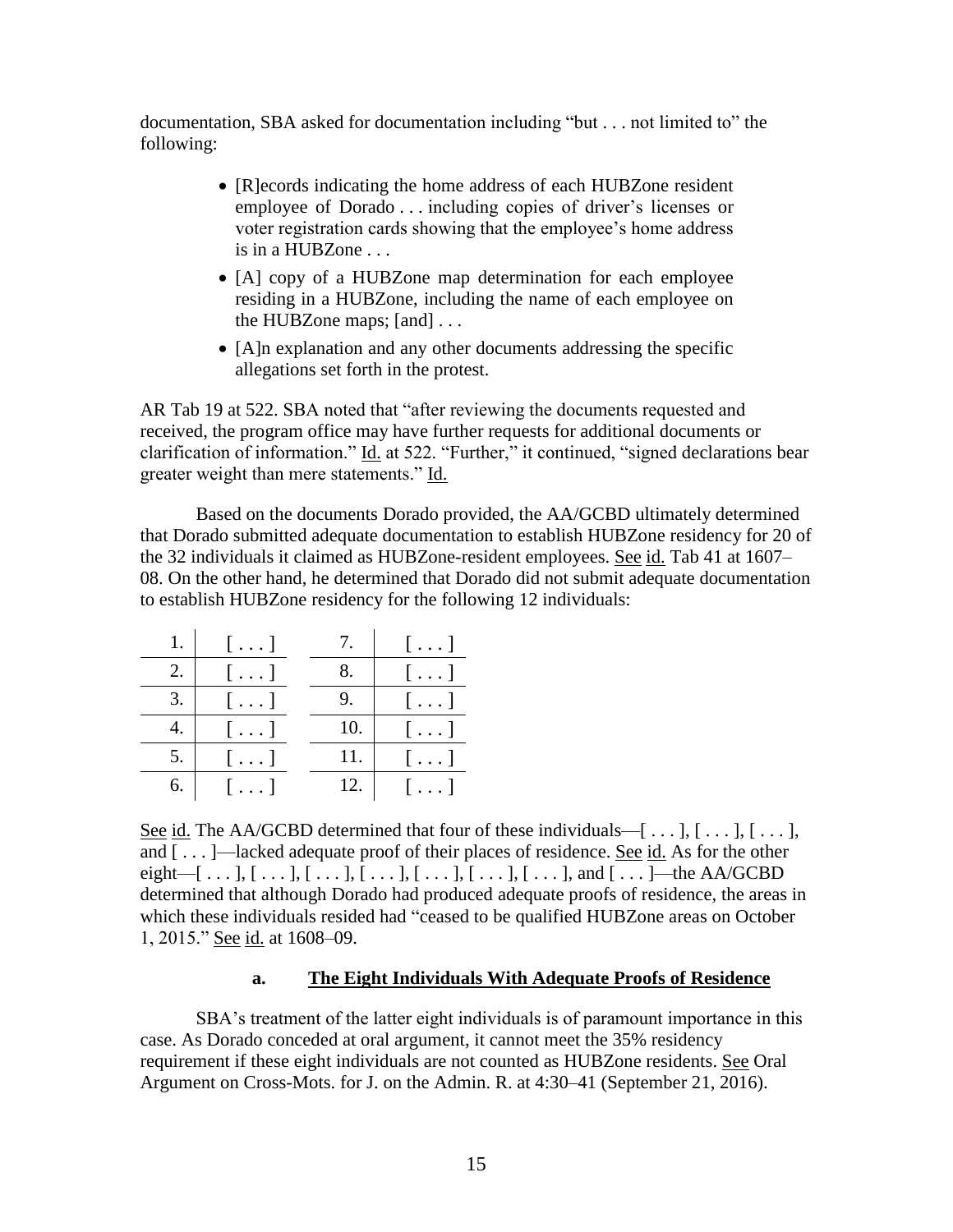Thus, if these eight individuals are not counted as HUBZone-residents, Dorado could claim at most 24 HUBZone-resident employees out of 82 total employees, or 29.3%.

The statutory scheme establishes several criteria for determining the boundaries of a HUBZone. See 15 U.S.C. § 632(p)(4). Under the first criterion, any census tract that the Department of Housing and Urban Development (HUD) has determined is a qualified census tract for purposes of the low-income housing credit is also a HUBZone. See id. § 632(p)(4)(A) (incorporating by reference the definition found in 26 U.S.C.  $§$  42(d)(5)(B)(ii)). In addition, when a formerly qualified census tract "ceases to be qualified" (as determined by HUD), it becomes a "redesignated area" for a three-year period. See 15 U.S.C. § 632(p)(4)(C). Redesignated areas are also HUBZones. Id.  $§ 632(p)(1)(D)$ . Thus, as the government observes, redesignation acts as "a form of grandfathering" giving businesses a chance to "endeavor to remain certified" after a census tract where its employees reside otherwise ceases to be a qualified HUBZone. See Def.'s Reply to Pl's Opp'n to Def.'s Cross-Mot. for J. on the Admin. R. (Def.'s Reply) at 3.

All eight of the individuals identified above resided in a single census tract—No. 12117020201. See AR Tab 48 at 1920 ([ . . . ]); id. Tab 49 at 1924 ([ . . . ]); id. at 1927  $([ \dots ]);$  id. Tab 50 at 1931 $([ \dots ]);$  id. at 1934  $([ \dots ]);$  id. Tab 51 at 1938  $([ \dots ]);$  id. Tab 53 at 1952 ([ $\dots$ ]); <u>id.</u> at 1955 ([ $\dots$ ]). According to the AA/GCBD, that census tract ceased to be a "qualified census tract" on October 1, 2012, and thus became a redesignated area on that date. See AR Tab 41 at 1608 n.1. The redesignation then expired three years later, on October 1, 2015. See id. Thus, on the date of the award, the census tract where the eight employees lived was not a HUBZone.

Nevertheless, Dorado argues that the employees should be considered HUBZone residents based on the contents of certain HUBZone maps it accessed on SBA's website on November 17, 2015. See Pl.'s Resp. at 23–24. According to Dorado, those maps contained language suggesting that the relevant tract was still a HUBZone as of that date. See id.

A review of the maps shows that they contain textual information that—at least beginning October 1, 2015—was somewhat contradictory. On the one hand, the text below each map states that each address "is in [a] previously Qualified Census Tract . . . whose status is: Redesignated until Oct. 2015," and that each address "will be Redesignated until October 1, 2015." E.g., AR Tab 50 at 1931 (map for Abigail Leal's address). On the other, the text below each map apparently continued to include the statement "YES, this location is HUBZone Qualified" even after October 1, 2015. See id.

Even assuming that there was some evidence in the record that Dorado was somehow confused by this language, Dorado's confusion does not provide a sufficient basis for counting the eight employees as HUBZone residents at the time of the award. Most importantly, SBA itself "does not have discretion when it comes to designating HUBZones." See HUBZone Program: Frequently Asked Questions, SBA.gov, https://www.sba.gov/contracting/government-contracting-programs/hubzoneprogram/frequently-asked-questions#designations (last visited September 29, 2016).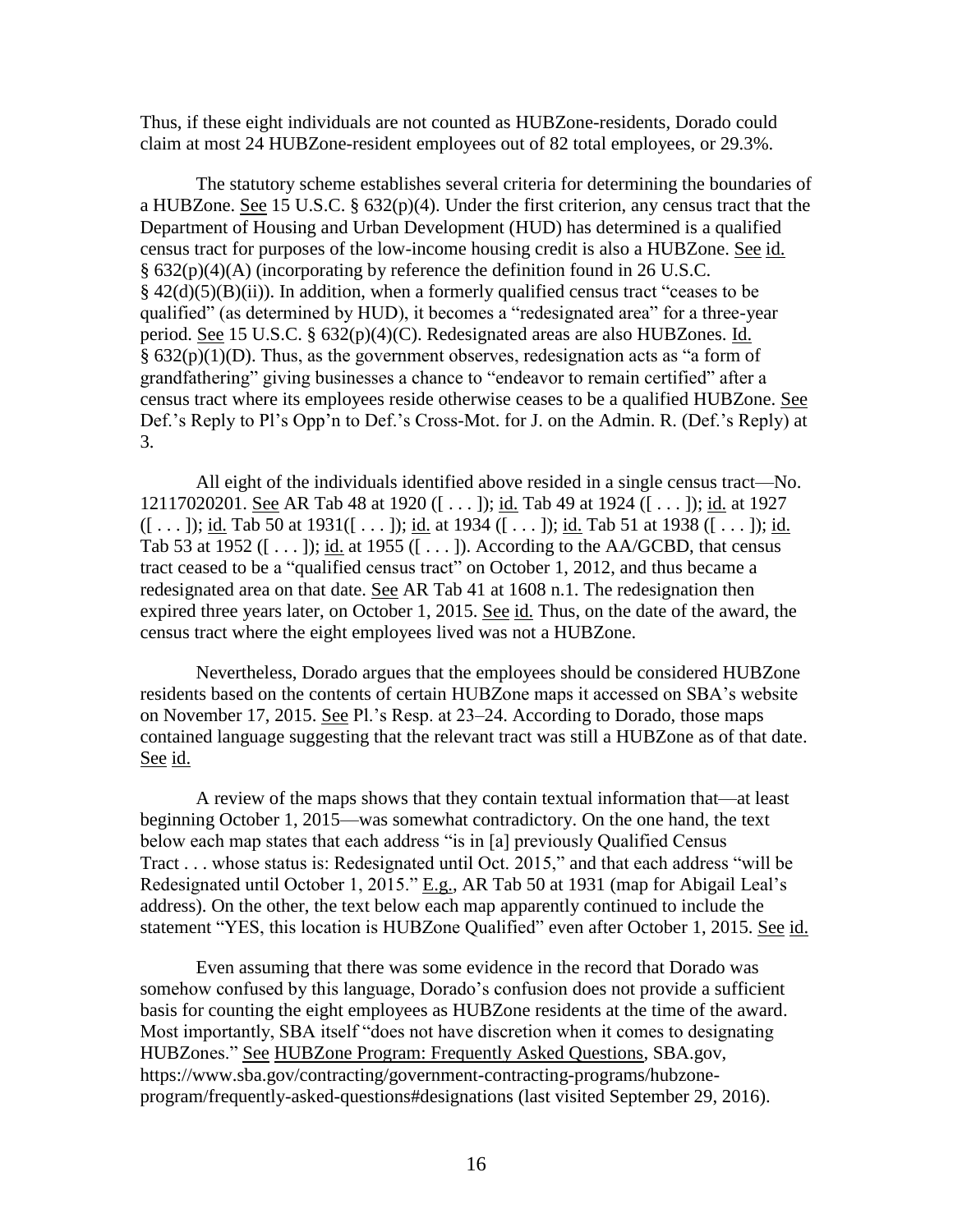Rather, "[t]he HUBZone areas are designated by statute and draw upon determinations and information obtained by other agencies." Id. And SBA's role in determining a HUBZone under 15 U.S.C. § 632(p)(4)(A) is particularly limited, as HUD, not SBA, determines which census tracts are "qualified" census tracts and annually publishes that data on its website.<sup>13</sup> See Qualified Census Tract Table Generator, HUD.gov, http://qct.huduser.gov/index.html (last visited September 29, 2016); see also 80 Fed. Reg. 73201, 73204–05 (Nov. 24, 2015) (describing methodology). Thus, the text under the maps constitutes, at best, an unofficial characterization of the census tract's HUBZone status; it has no bearing on whether that census tract is, in fact, a HUBZone.<sup>14</sup>

Even leaving that aside, the record fails to support Dorado's apparent argument that it placed reliance on the text under the maps to its detriment. As Dorado itself noted at oral argument, a contractor cannot predict in advance when an agency will decide to make an award. See Oral Argument on Cross-Mots. for J. on the Admin. R. at 6:10–26. So a contractor attempting to ensure in advance that it would comply with the 35% residency requirement would logically check on its employees' residency status before submitting its offer and thereafter. Had Dorado done so here (and assuming the maps included the same text at that time), then the text would have put Dorado on notice that the eight employees would no longer live in a HUBZone as of October 1, 2015. This, in turn, would have given Dorado an opportunity to plan its hiring accordingly.

Further, the HUBZone regulations require Dorado to recertify its HUBZone status every three years. 13 C.F.R. § 126.500. At oral argument, counsel for Dorado indicated that the company last recertified sometime in 2015. Oral Argument on Cross-Mots. for J. on the Admin. R. at 1:11:10–21. And counsel for Dorado also repeatedly described the company as "meticulous" about ensuring its HUBZone status. Id. at 5:58–6:02; 6:35–47. Thus, Dorado would have been aware of this looming issue since at least the time of its recertification (or the time when it hired the eight employees, if it hired them after the recertification), which would have given it even more time to adjust its workforce mix.

 $\overline{a}$ 

<sup>&</sup>lt;sup>13</sup> SBA arguably has a more involved role in determining whether certain counties are "qualified nonmetropolitan counties" under 15 U.S.C.  $\S$  632(p)(4)(B), as the statute appears to task SBA with making some of those determinations based on data compiled by other agencies. See id. §  $632(p)(4)(B)(ii)(I)$ –(II). As mentioned, however, the eight relevant employees all resided in an area that had been a HUBZone by dint of its status as a qualified census tract under  $\S 632(p)(4)(A)$ , rather than a qualified nonmetropolitan county under  $\S 632(p)(4)(B)$ .

 $14$  To the extent that Dorado is arguing that the language beneath the map should be used as a basis for estopping the government from denying that certain employees lived in HUBZones at the time of the award, that argument lacks merit. See Wood v. Office of Personnel Mgmt., 241 F.3d 1364, 1367 (2001) ("[T]he government is not generally subject to estoppel or a waiver of restrictions on eligibility for benefits even when the applicant is given misleading information that results in prejudicing his efforts to obtain the benefits." (citing Office of Personnel Mgmt. v. Richmond, 496 U.S. 414, 433  $(1990))$ .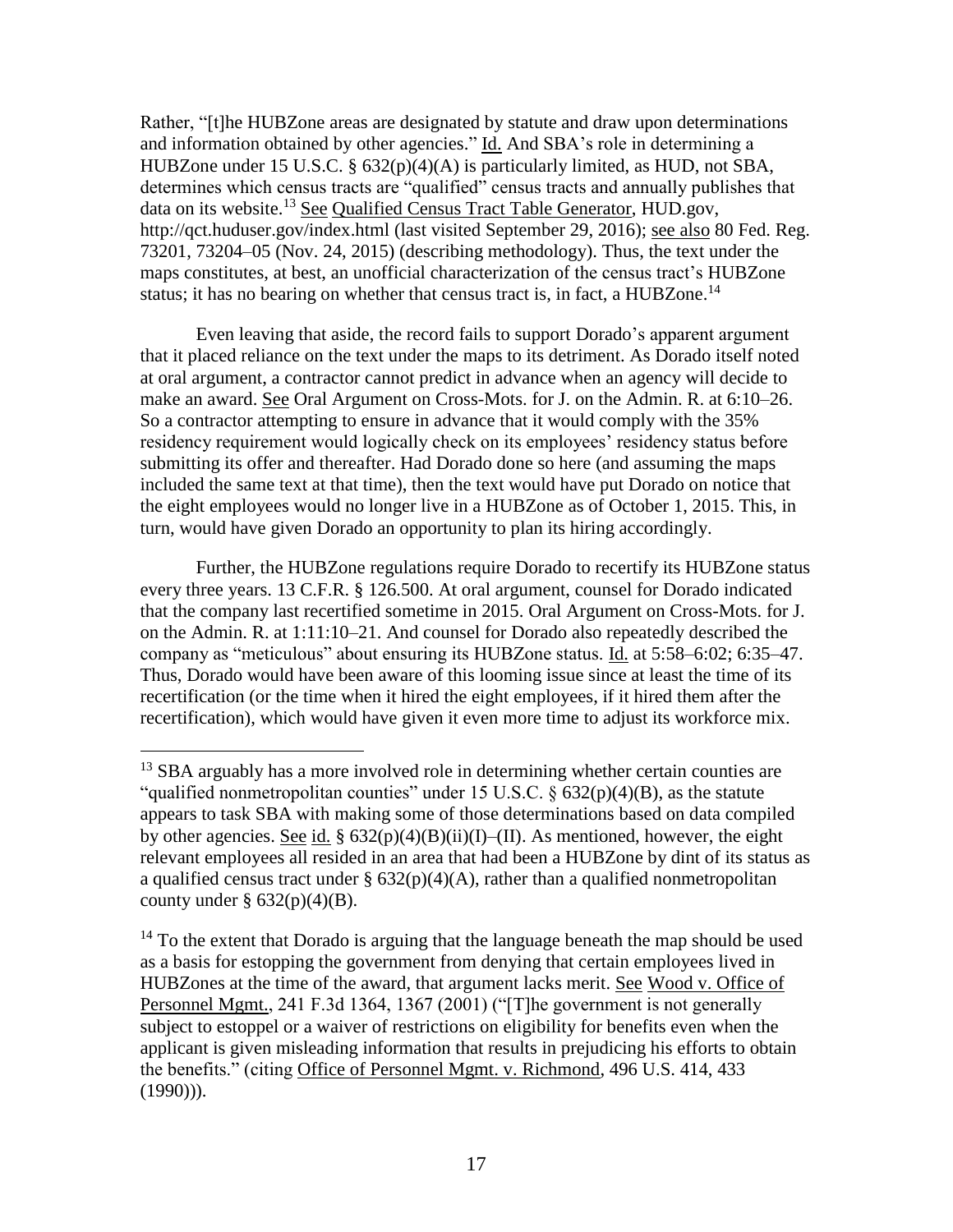And, at least with respect to the eight relevant employees, Dorado's argument that "there is no other way for a firm like Dorado to ensure that it is meeting the HUBZone residency [requirement], other than to rely on the SBA's HUBZone maps," see Pl.'s Resp. at 24, is belied by the availability of census tract information on HUD's website.

In the end, the Court concludes that a company that scrupulously tracked its HUBZone status (as Dorado claims it did) had no reason to be and in fact was not caught off-guard by the expiration of the redesignated area where eight of its employees lived. Thus, the AA/GCBD properly excluded the eight employees from Dorado's list of HUBZone-resident employees. As Dorado concedes, it cannot meet the 35% residency requirement without those eight employees. Accordingly, even if the AA/GCBD erred in some other respect, Dorado was not prejudiced by such error; and Dorado's motion for judgment on the administrative record must therefore be **DENIED**.

#### **b. The Four Individuals Without Adequate Documentation**

Although not necessary to the Court's resolution of this case, the Court briefly addresses the parties' arguments concerning the four individuals whose documentation SBA considered insufficient to establish their HUBZone residency. For one of these individuals—[ . . . ]—Dorado submitted only an expired lease. See AR Tab 63 at 2028. Dorado does not appear to challenge [...]'s exclusion. See Pl.'s Mem. of P. & A. in Supp. of its Mot. for Prelim. Inj. Relief (Pl.'s Mem.) at 7–8, ECF No. 6; Pl.'s Resp. at 17–18.

For the other three individuals— $[\dots], [\dots],$  and  $[\dots]$ —Dorado submitted a combination of documents. For  $[\ldots]$  and  $[\ldots]$ , it submitted current utility bills. See AR Tab 54 at 1961; id. Tab 61 at 2014. For [...], it submitted a partial copy of a vehicle title. Id. Tab 54 at 1964. In addition, Dorado submitted a declaration from its Vice President for Operations,  $[\ldots]$ , in which he attested that  $[\ldots]$ ,  $[\ldots]$ , and  $[\ldots]$  all resided at the addresses indicated in their documentation. Id. Tab 69 at 2306–07. Further, as an exhibit to this declaration, Dorado included a screenshot of an electronic voter registration webpage for  $[\dots]$ . Id. at 2317. Dorado apparently submitted  $[\dots]$ 's declaration in response to a sentence in SBA's November 17, 2015 request for documentation, which stated that "signed declarations bear greater weight than mere statements." See id. Tab 19 at 522; Oral Argument on Cross-Mots. for J. on the Admin. R. at 25:16–36.

Dorado first argues that the AA/GCBD "ignore[d]" the documentation it submitted. Pl.'s Mem. at 7. The Court finds this argument unpersuasive, as both the D/HUB and the AA/GCBD mentioned the specific documentation in their decisions. See AR Tab 37 at 1569; id. Tab 41 at 1608. The agency also did not err by discounting the value of  $[\ldots]$ 's declaration. As the government points out,  $[\ldots]$  lacked personal knowledge of the places where the employees lived and whether they intended to remain there indefinitely. See Def.'s Opp'n to Pl.'s Mot. for J. Upon the Admin. R. and Cross-Mot. for J. Upon the Admin. R. (Def.'s Opp'n) at 19.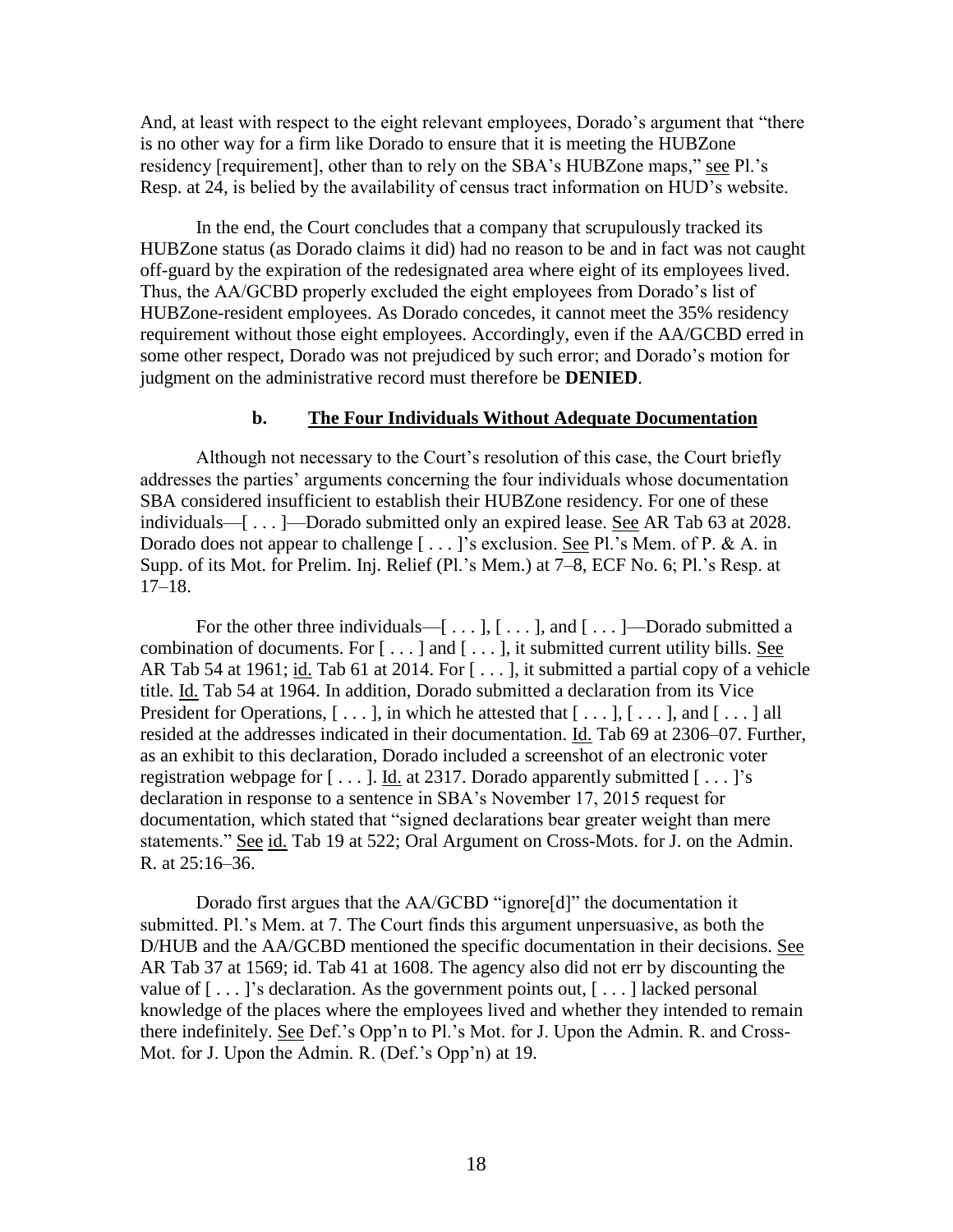On a more basic level, Dorado contends that that the government failed to adhere to a principle of fairness in requesting and assessing the employees' residency documentation. See Pl.'s Resp. at 17–18; Oral Argument on Cross-Mots. for J. on the Admin. R. at 27:45–58. It stresses that although it repeatedly asked SBA whether it needed anything else in making its determination, SBA never asked for any additional documentation for these three employees; and it asserts that "[h]ad the SBA told Dorado that the sworn testimony of residency had to come from each employee when it asked for supplemental documents, Dorado would have provided that information." See Pl.'s Mem. at 4–5; Pl.'s Resp. at 17–18.

This argument lacks merit. Under the regulatory scheme, Dorado alone bore the burden of proving its eligibility to SBA. See AR Tab 19 at 522 (warning that "failure to provide sufficient information or supporting documents to establish Dorado's HUBZone eligibility may result in an adverse inference"); cf. 13 C.F.R. § 126.306(c) (when applying for HUBZone status, "[t]he burden of proof to demonstrate eligibility is on the applicant concern"). And although not included in the D/HUB's request for documentation, specific instructions about what to do if a driver's license or voter registration is not available can be found on SBA's website. See HUBZone Program/Frequently Asked Questions, supra (explaining that if an employee has no driver's license or voter registration, "[t]he employee must submit a notarized statement declaring HUBZone residency and explaining why documentation corroborating residency in a HUBZone . . . is unavailable"). Nor does Dorado contend that it specifically asked SBA what documentation it should submit for these three employees; rather, it asked general questions about whether SBA needed anything else in making its decision. SBA thus did not somehow treat Dorado unfairly by basing its decision on the documentation Dorado chose to submit.

In summary, the AA/GCBD did not err by excluding the twelve individuals discussed above from Dorado's list of HUBZone-resident employees at the time of the award. Thus, he properly determined that Dorado did not meet the 35% residency requirement at the time of the award. Because the AA/GCBD did not err, Dorado's motion for judgment on the administrative record must be **DENIED**. 15

## **CONCLUSION**

For the reasons discussed above, Dorado's motion for judgment on the administrative record and its motion to supplement the administrative record are **DENIED**, and the government's cross-motion for judgment on the administrative record

<sup>&</sup>lt;sup>15</sup> Because the SBA correctly concluded that Dorado did not meet the 35% residency requirement at the time of the award, it is not necessary to address Dorado's argument that the SBA committed error when it found that Dorado did not meet that requirement at the time of the offer. Nor is it necessary to decide whether the latter claim is ripe for review given that the AA/GCBD did not address it.